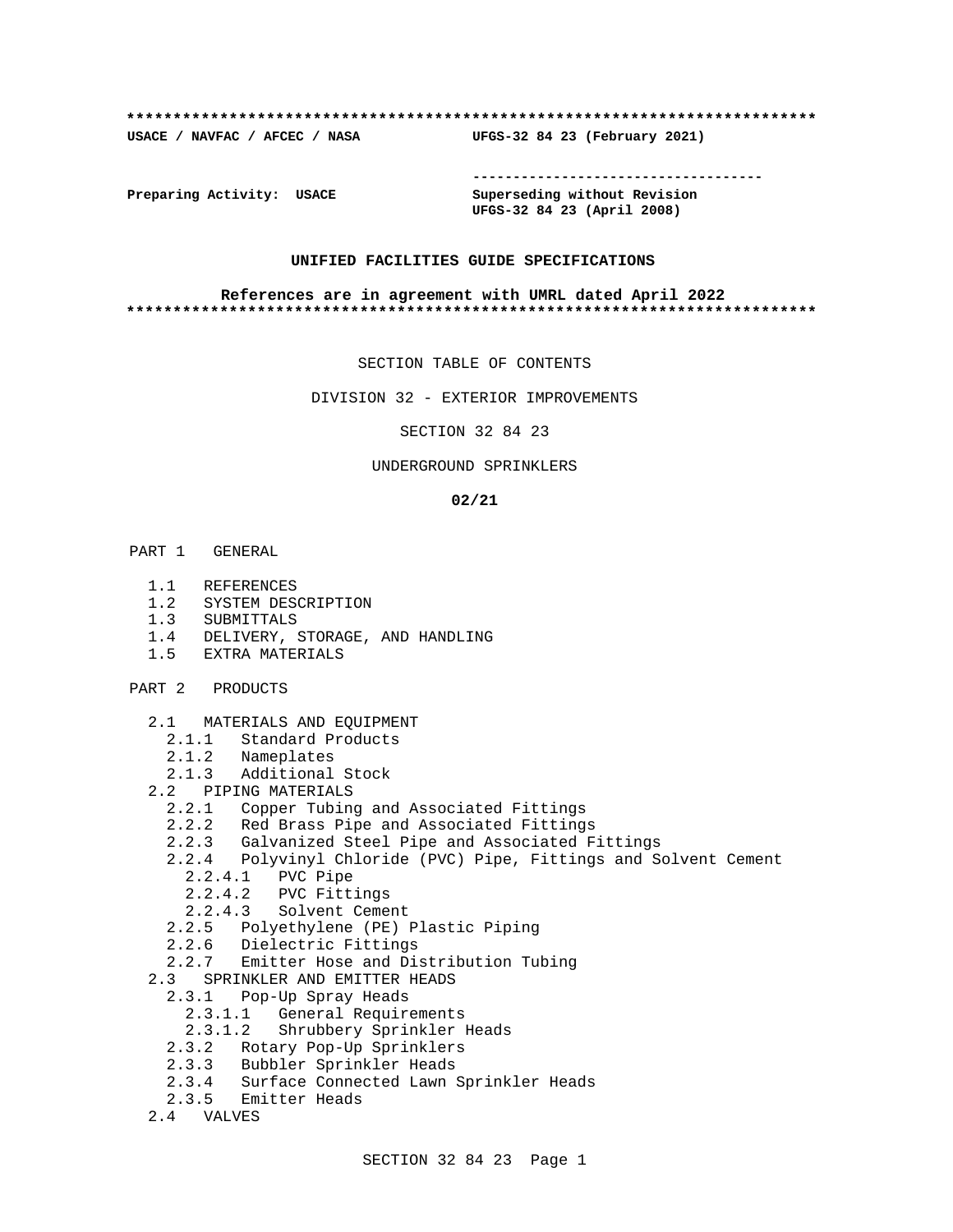- 2.4.1 Gate Valves, Less than 80 mm 3 Inches
- 2.4.2 Gate Valves, 80 mm 3 Inches and Larger
- 2.4.3 Angle Valves, Less Than 65 mm 2-1/2 Inches
- 2.4.4 Angle Valves, 65 mm 2-1/2 Inches and Larger
- 2.4.5 Quick Coupling Valves
- 2.4.6 Remote Control Valves, Electrical
- 2.4.0 Remote Contre<br>2.4.7 Drain Valves
	- 2.4.7.1 Manual Valves
	- 2.4.7.2 Automatic Valves
- 2.4.8 Pressure Regulating Master Valve
- 2.4.9 Backflow Preventers
	- 2.4.9.1 Pressure Type Vacuum Breaker
	- 2.4.9.2 Reduced Pressure Type Backflow Preventers
- 2.5 ACCESSORIES AND APPURTENANCES
	- 2.5.1 Valve Keys for Manually Operated Valves
	- 2.5.2 Valve Boxes and Concrete Pads
		- 2.5.2.1 Valve Vaults
		- 2.5.2.2 Concrete Pads
	- 2.5.3 Pressure Gauges
	- 2.5.4 Service Clamps
	- 2.5.5 Water Hammer Arresters
	- 2.5.6 Emitter Head Accessories
		- 2.5.6.1 Strainer
		- 2.5.6.2 Pressure Regulator
		- 2.5.6.3 Riser Adapters
		- 2.5.6.4 Tubing Stakes
		- 2.5.6.5 Emitter Outlet Check Valve (Bug Cap)
		- 2.5.6.6 Access Sleeve
		- 2.5.6.7 Closure Caps
- 2.6 AUTOMATIC CONTROLLERS, ELECTRICAL
- 2.7 ELECTRICAL WORK
- 2.8 CONCRETE MATERIALS
- 2.9 WATER SUPPLY MAIN MATERIALS
- 2.10 INSULATING JOINTS

### PART 3 EXECUTION

- 3.1 EXAMINATION
- 3.2 INSTALLATION
- 3.2.1 Trenching
- 3.2.2 Piping System
	- 3.2.2.1 Cover
		- 3.2.2.2 Clearances
	- 3.2.2.3 Minimum Slope
- 3.2.3 Piping Installation
	- 3.2.3.1 Polyvinyl Chloride (PVC) Pipe
	- 3.2.3.2 Soldered Copper Tubing
	- 3.2.3.3 Threaded Brass or Galvanized Steel Pipe
	- 3.2.3.4 Insulating Joints
	- 3.2.3.5 Grooved Mechanical Joints
- 3.2.4 Installation of Valves
- 3.2.4.1 Manual Valves
	- 3.2.4.2 Automatic Valves
	- 3.2.4.3 Drain Valves
- 3.2.5 Sprinklers and Quick Coupling Valves
- 3.2.6 Installation of Drip Irrigation System
	- 3.2.6.1 Emitter Hose<br>3.2.6.2 Emitter Head:
	- 3.2.6.2 Emitter Heads
	- 3.2.6.3 Tubing Stakes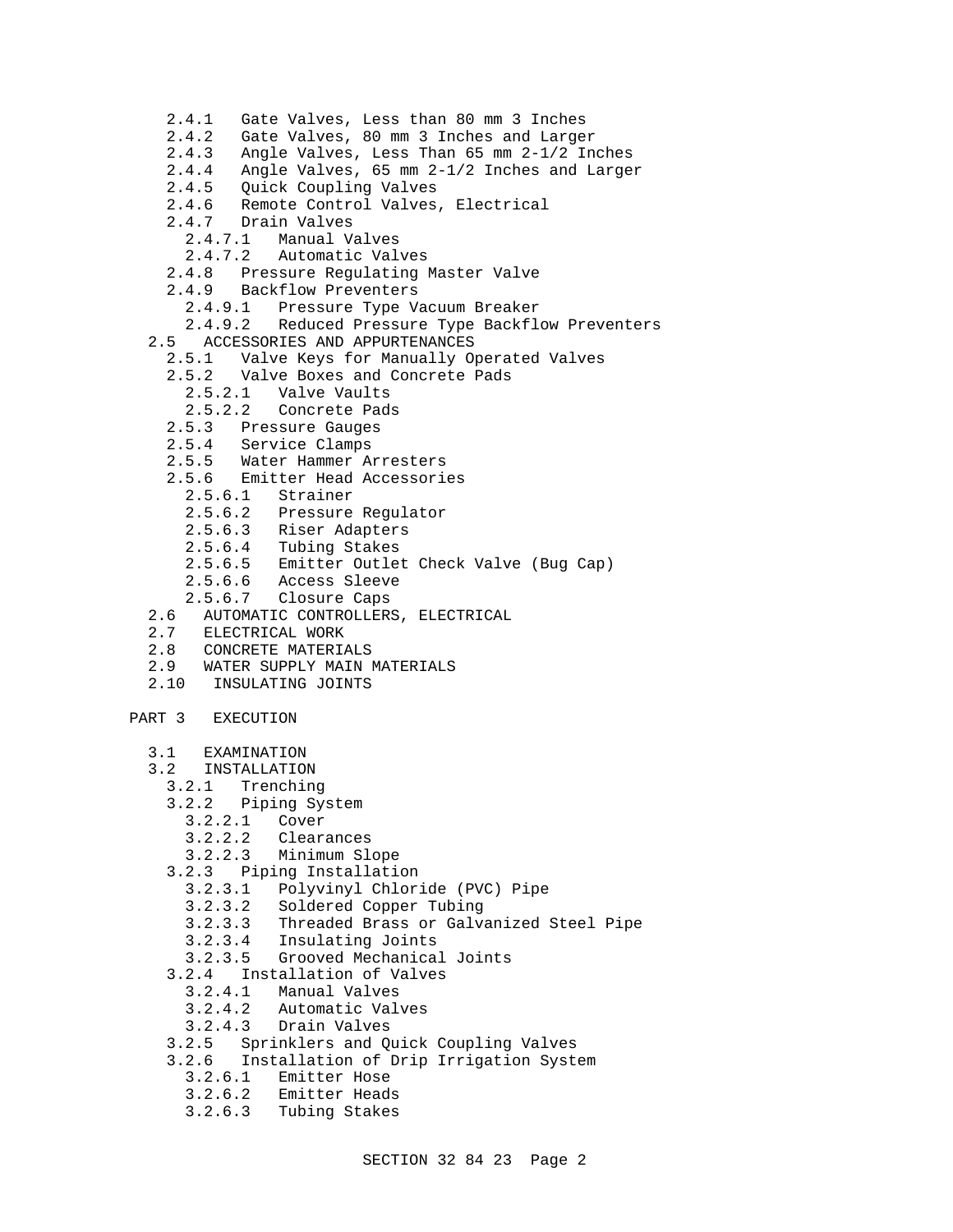- 3.2.7 Backflow Preventers
	- 3.2.7.1 Pressure Type Vacuum Breaker
- 3.2.7.2 Reduced Pressure Type
- 3.2.8 Control Wire and Conduit
	- 3.2.8.1 Wires
	- $3.2.8.2$
	- 3.2.8.3 Expansion and Contraction
	- 3.2.8.4 Splices
- 3.2.9 Automatic Controller
- 3.2.10 Thrust Blocks
- 3.2.11 Backfill
	- 3.2.11.1 Minimum Cover
	- 3.2.11.2 Restoration
- 3.2.12 Adjustment
- 3.2.13 Disinfection
- 3.2.14 Cleaning of Piping
- 3.3 FRAMED INSTRUCTIONS
- 3.4 FIELD TRAINING
- 3.5 FIELD TESTS
	- 3.5.1 Hydrostatic Pressure Test
	- 3.5.2 Leakage Tests
	- 3.5.3 Operation Test
	- 3.6 CLEANUP
- -- End of Section Table of Contents --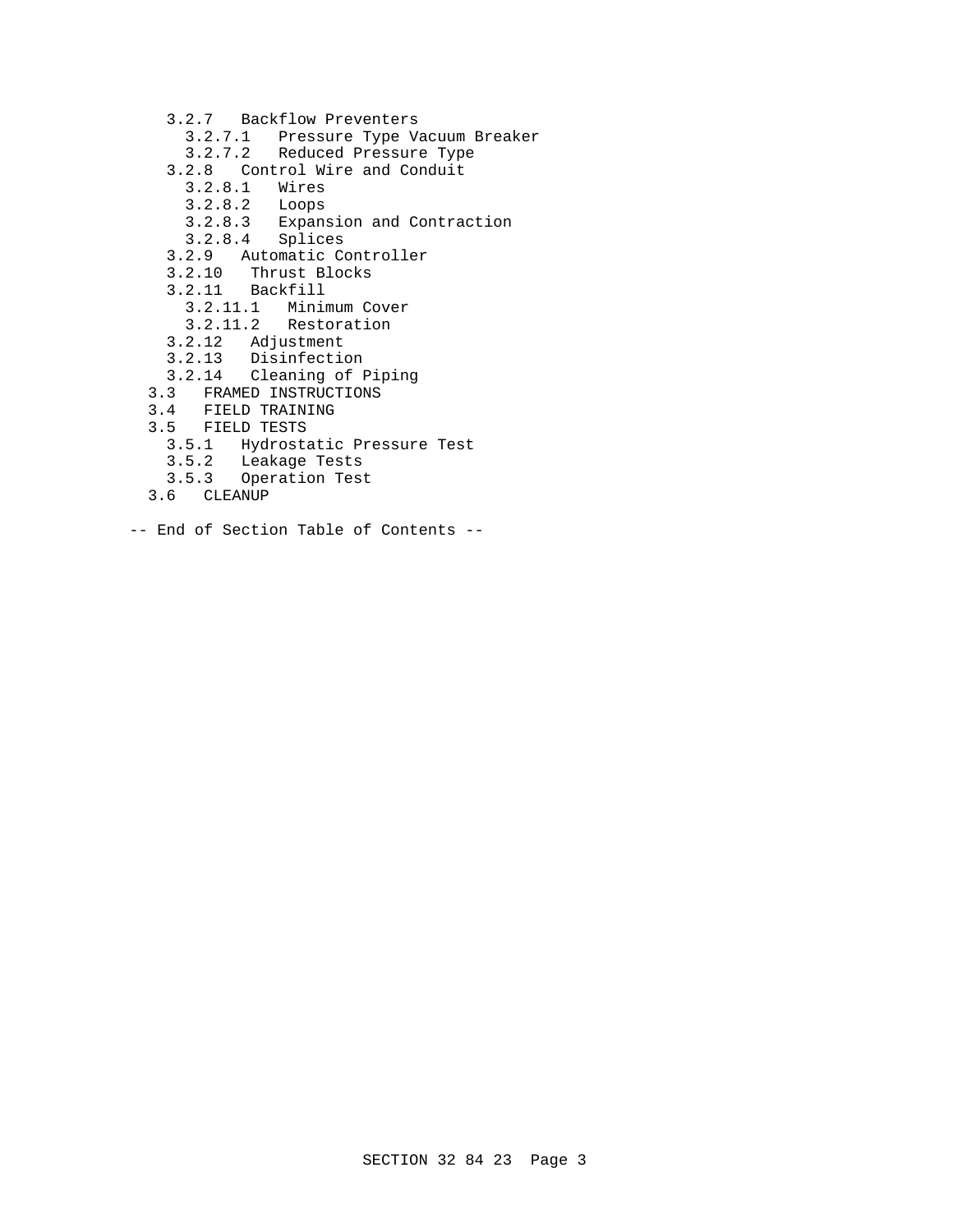USACE / NAVFAC / AFCEC / NASA

-------------------------------------

Preparing Activity: USACE

Superseding without Revision UFGS-32 84 23 (April 2008)

UFGS-32 84 23 (February 2021)

#### UNIFIED FACILITIES GUIDE SPECIFICATIONS

References are in agreement with UMRL dated April 2022 

#### SECTION 32 84 23

UNDERGROUND SPRINKLERS  $02/21$ 

NOTE: This guide specification covers the requirements for underground sprinkler irrigation systems.

Adhere to UFC 1-300-02 Unified Facilities Guide Specifications (UFGS) Format Standard when editing this quide specification or preparing new project specification sections. Edit this guide specification for project specific requirements by adding, deleting, or revising text. For bracketed items, choose applicable item(s) or insert appropriate information.

Remove information and requirements not required in respective project, whether or not brackets are present.

Comments, suggestions and recommended changes for this quide specification are welcome and should be submitted as a Criteria Change Request (CCR).

#### PART 1 GENERAL

#### 

NOTE: Irrigation system requirements depend upon rainfall factors for the project area, plant selections, the quality of growth desired, and budgetary constraints. The area factors will be determined by a registered landscape professional. Reference is made to UFC 3-201-02 Landscape Architecture. While the design of a system with pop-up heads may be justified in some geographic areas, bubbler type systems may be required in areas where water conservation methods are being practiced. If source of water supply is from base water main through a service line and water meter, determine amount of water available for irrigation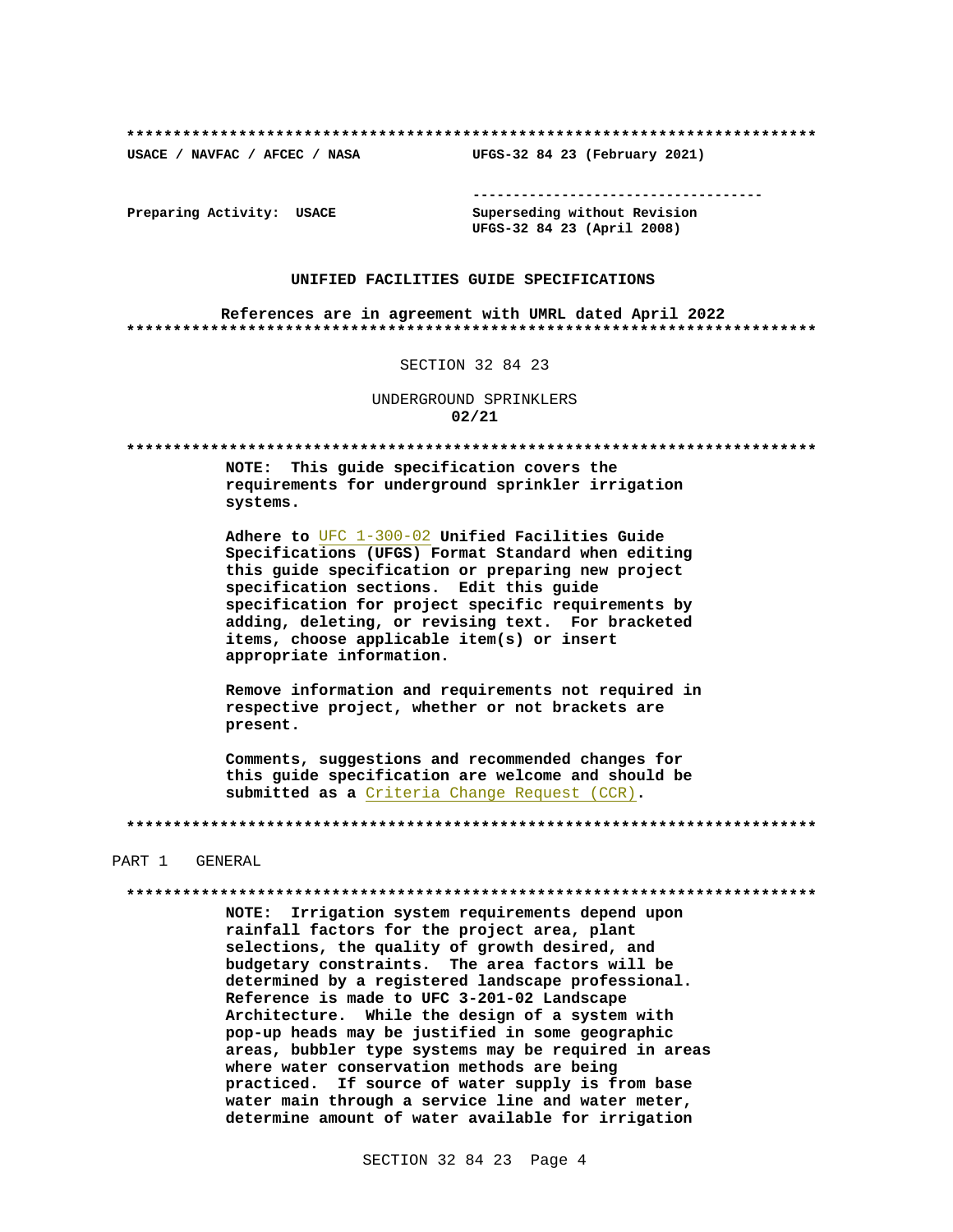system from static pressure at point of connection to water main. In many cases, water supply is adequate for short durations only. The amount of water required is determined from the type of turf to be irrigated, climate, terrain, and soil conditions. System piping layout, pipe sizes, and selection and spacing of heads and emitters must provide the required amount of water and complete coverage of the irrigated areas. Provide valves to allow irrigation of each area separately. 

#### REFERENCES  $1 \quad 1$

#### 

NOTE: This paragraph is used to list the publications cited in the text of the guide specification. The publications are referred to in the text by basic designation only and listed in this paragraph by organization, designation, date, and title.

Use the Reference Wizard's Check Reference feature when you add a Reference Identifier (RID) outside of the Section's Reference Article to automatically place the reference in the Reference Article. Also use the Reference Wizard's Check Reference feature to update the issue dates.

References not used in the text will automatically be deleted from this section of the project specification when you choose to reconcile references in the publish print process. 

The publications listed below form a part of this specification to the extent referenced. The publications are referred to within the text by the basic designation only.

AMERICAN SOCIETY OF MECHANICAL ENGINEERS (ASME)

| ASME B1.2           | (1983; Errata 1992; R 2017) Gages and<br>Gaging for Unified Inch Screw Threads        |
|---------------------|---------------------------------------------------------------------------------------|
| <b>ASME B16.3</b>   | (2021) Malleable Iron Threaded Fittings,<br>Classes 150 and 300                       |
| <b>ASME B16.15</b>  | (2018) Cast Copper Alloy Threaded Fittings<br>Classes $125$ and $250$                 |
| <b>ASME B16.18</b>  | (2021) Cast Copper Alloy Solder Joint<br>Pressure Fittings                            |
| <b>ASME B16.22</b>  | (2018) Standard for Wrought Copper and<br>Copper Alloy Solder Joint Pressure Fittings |
| <b>ASME B40.100</b> | (2013) Pressure Gauges and Gauge<br>Attachments                                       |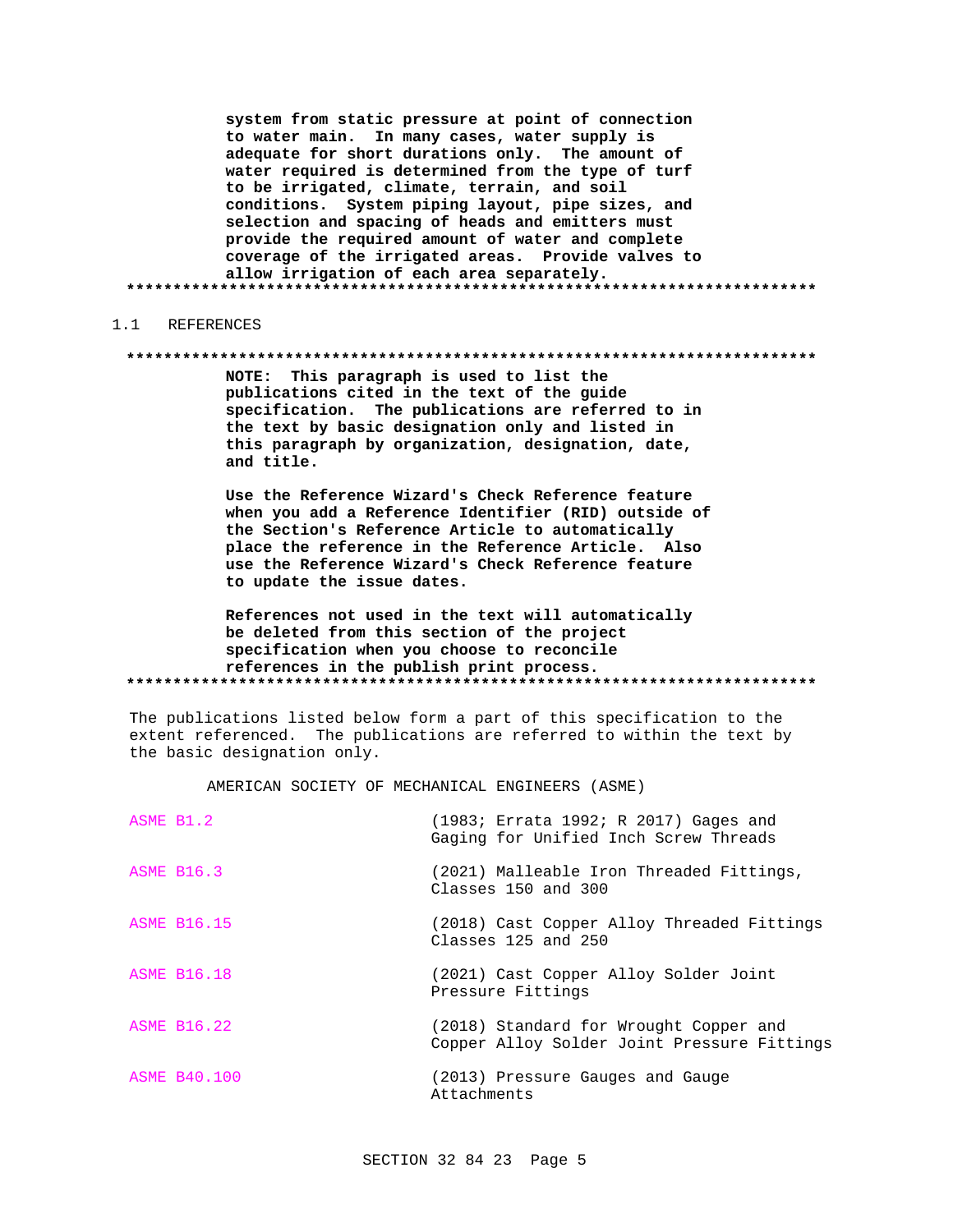#### AMERICAN SOCIETY OF SANITARY ENGINEERING (ASSE)

| <b>ASSE 1012</b>                        |               | (2021) Performance Requirements for<br>Backflow Preventer with an Intermediate<br>Atmospheric Vent               |  |
|-----------------------------------------|---------------|------------------------------------------------------------------------------------------------------------------|--|
| <b>ASSE 1013</b>                        |               | (2021) Performance Requirements for<br>Reduced Pressure Principle Backflow<br>Prevention Assemblies              |  |
| <b>ASSE 1020</b>                        |               | (2020) Performance Requirements for<br>Pressure Vacuum Breaker Assemblies                                        |  |
| AMERICAN WATER WORKS ASSOCIATION (AWWA) |               |                                                                                                                  |  |
| AWWA C509                               |               | (2015) Resilient-Seated Gate Valves for<br>Water Supply Service                                                  |  |
| AWWA C606                               |               | (2015) Grooved and Shouldered Joints                                                                             |  |
| AWWA C901                               |               | (2020) Polyethylene (PE) Pressure Pipe and<br>Tubing, 3/4 In. (19mm) Through 3 In. (76<br>mm), for Water Service |  |
| ASTM INTERNATIONAL (ASTM)               |               |                                                                                                                  |  |
|                                         | ASTM A53/A53M | (2020) Standard Specification for Pipe,<br>Steel, Black and Hot-Dipped, Zinc-Coated,<br>Welded and Seamless      |  |
| ASTM A183                               |               | (2014; R 2020) Standard Specification for<br>Carbon Steel Track Bolts and Nuts                                   |  |
| ASTM A536                               |               | (1984; R 2019; E 2019) Standard<br>Specification for Ductile Iron Castings                                       |  |
| ASTM B32                                |               | (2020) Standard Specification for Solder                                                                         |  |

ASTM A183 (2014; R 2020) Standard Specification for ASTM B32 **Example 2020** (2020) Standard Specification for Solder Metal ASTM B43 (2020) Standard Specification for Seamless Red Brass Pipe, Standard Sizes ASTM B88 (2020) Standard Specification for Seamless Copper Water Tube ASTM B88M (2020) Standard Specification for Seamless Copper Water Tube (Metric) ASTM D1785 (2015; E 2018) Standard Specification for Poly(Vinyl Chloride) (PVC), Plastic Pipe, Schedules 40, 80, and 120 ASTM D2000 (2018) Standard Classification System for Rubber Products in Automotive Applications ASTM D2241 (2015) Standard Specification for Poly(Vinyl Chloride) (PVC) Pressure-Rated

Pipe (SDR Series)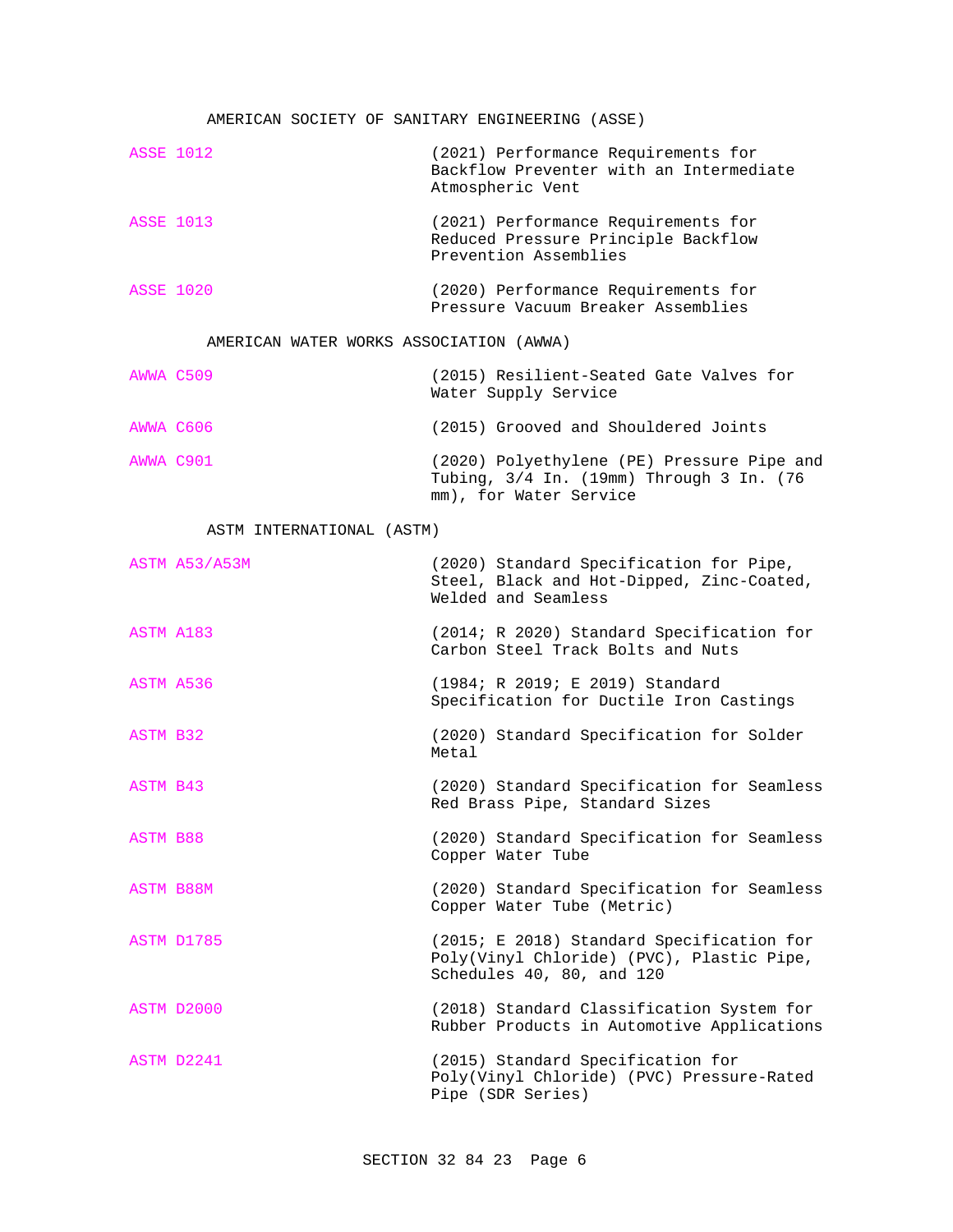| ASTM D2287                                                                        | (2019) Nonrigid Vinyl Chloride Polymer and<br>Copolymer Molding and Extrusion Compounds                                                      |  |  |  |
|-----------------------------------------------------------------------------------|----------------------------------------------------------------------------------------------------------------------------------------------|--|--|--|
| ASTM D2464                                                                        | (2015) Standard Specification for Threaded<br>Poly(Vinyl Chloride) (PVC) Plastic Pipe<br>Fittings, Schedule 80                               |  |  |  |
| ASTM D2466                                                                        | (2017) Standard Specification for<br>Poly(Vinyl Chloride) (PVC) Plastic Pipe<br>Fittings, Schedule 40                                        |  |  |  |
| ASTM D2564                                                                        | (2020) Standard Specification for Solvent<br>Cements for Poly(Vinyl Chloride) (PVC)<br>Plastic Piping Systems                                |  |  |  |
| ASTM D2774                                                                        | (2021) Underground Installation of<br>Thermoplastic Pressure Piping                                                                          |  |  |  |
| ASTM D2855                                                                        | (2015) Standard Practice for Making<br>Solvent-Cemented Joints with Poly(Vinyl<br>Chloride) (PVC) Pipe and Fittings                          |  |  |  |
| ASTM D3261                                                                        | (2016) Standard Specification for Butt<br>Heat Fusion Polyethylene (PE) Plastic<br>Fittings for Polyethylene (PE) Plastic<br>Pipe and Tubing |  |  |  |
| <b>ASTM F441/F441M</b>                                                            | (2020) Standard Specification for<br>Chlorinated Poly(Vinyl Chloride) (CPVC)<br>Plastic Pipe, Schedules 40 and 80                            |  |  |  |
| FOUNDATION FOR CROSS-CONNECTION CONTROL AND HYDRAULIC RESEARCH<br>(FCCCHR)        |                                                                                                                                              |  |  |  |
| FCCCHR Manual                                                                     | (10th Edition) Manual of Cross-Connection<br>Control                                                                                         |  |  |  |
| MANUFACTURERS STANDARDIZATION SOCIETY OF THE VALVE AND FITTINGS<br>INDUSTRY (MSS) |                                                                                                                                              |  |  |  |
| MSS SP-80                                                                         | (2019) Bronze Gate, Globe, Angle and Check<br>Valves                                                                                         |  |  |  |
| MSS SP-85                                                                         | (2011) Gray Iron Globe & Angle Valves<br>Flanged and Threaded Ends                                                                           |  |  |  |
| NATIONAL ELECTRICAL MANUFACTURERS ASSOCIATION (NEMA)                              |                                                                                                                                              |  |  |  |
| NEMA ICS 2                                                                        | (2000; R 2020) Industrial Control and<br>Systems Controllers, Contactors, and<br>Overload Relays Rated 600 V                                 |  |  |  |
| NEMA ICS 6                                                                        | (1993; R 2016) Industrial Control and<br>Systems: Enclosures                                                                                 |  |  |  |
| NATIONAL FIRE PROTECTION ASSOCIATION (NFPA)                                       |                                                                                                                                              |  |  |  |
| NFPA 70                                                                           | (2020; ERTA 20-1 2020; ERTA 20-2 2020; TIA<br>$20-1;$ TIA $20-2;$ TIA $20-3;$ TIA $20-4)$                                                    |  |  |  |

SECTION 32 84 23 Page 7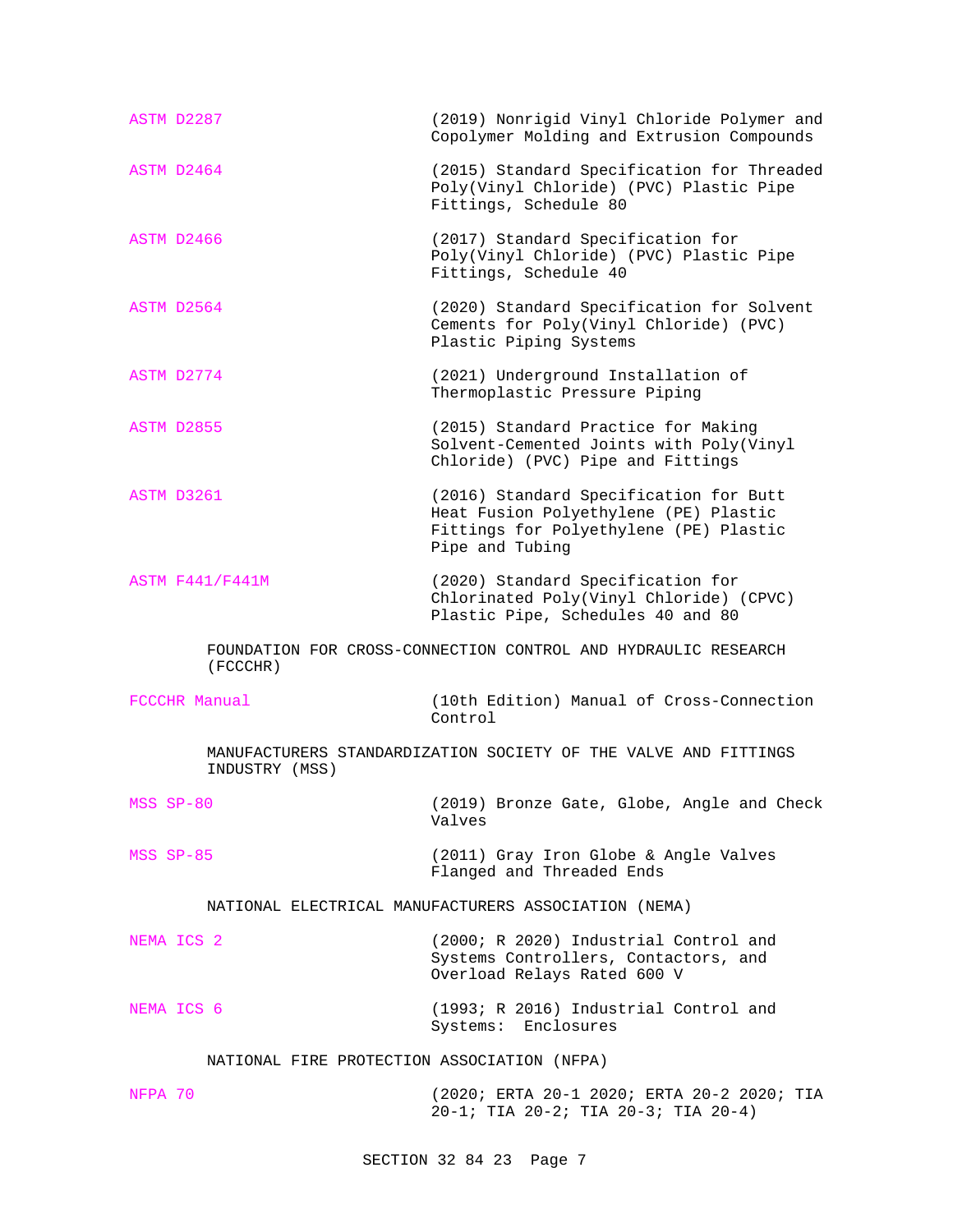#### National Electrical Code

#### PLUMBING AND DRAINAGE INSTITUTE (PDI)

PDI WH 201 (2010) Water Hammer Arresters Standard

U.S. GENERAL SERVICES ADMINISTRATION (GSA)

| CID A-A-51145 | (Rev D; Notice 1; Notice 2; Notice 3)      |
|---------------|--------------------------------------------|
|               | Flux, Soldering, Non-Electronic, Paste and |
|               | Liquid                                     |

#### $1.2$ SYSTEM DESCRIPTION

#### 

NOTE: In the design of the sprinkler system reference will be made to UFC 3-230-01 Water Storage, Distribution, and Transmission. For a site where specific pipe or material is required or where certain material will not be acceptable, the requirements will be specified and any restricting locations will be shown on the drawings. The following information will be shown on the drawings:

a. An irrigation legend.

b. The extent, size, type, and location of underground sprinkler irrigation system and all appurtenances including all piping, sprinkler heads, emitters, control valves, and controllers. Indicate obstacles that might interfere with the layout or operation of the system. Indicate where pipe under walks and drives must be bored.

c. All required slopes and elevations.

d. Detail of drain pockets.

e. Flow rates and diameter of coverage for individual sprinkler heads and emitters.

f. Minimum irrigation rates.

g. Size, variety, and assembly of backflow prevention units.

h. Number and extent of electrical or hydraulic controller circuits, if required.

i. Automatic valve schedule and timing, along with valve identification key or legend. 

Provide a system that operates with a minimum water pressure of [\_\_\_\_] kPa psi at connection to [main] [meter] [building] [backflow prevention device] and [\_\_\_\_] kPa psi at the last head in each zone. Submit Design Analysis and Calculations verifying that system will provide the irrigation requirements.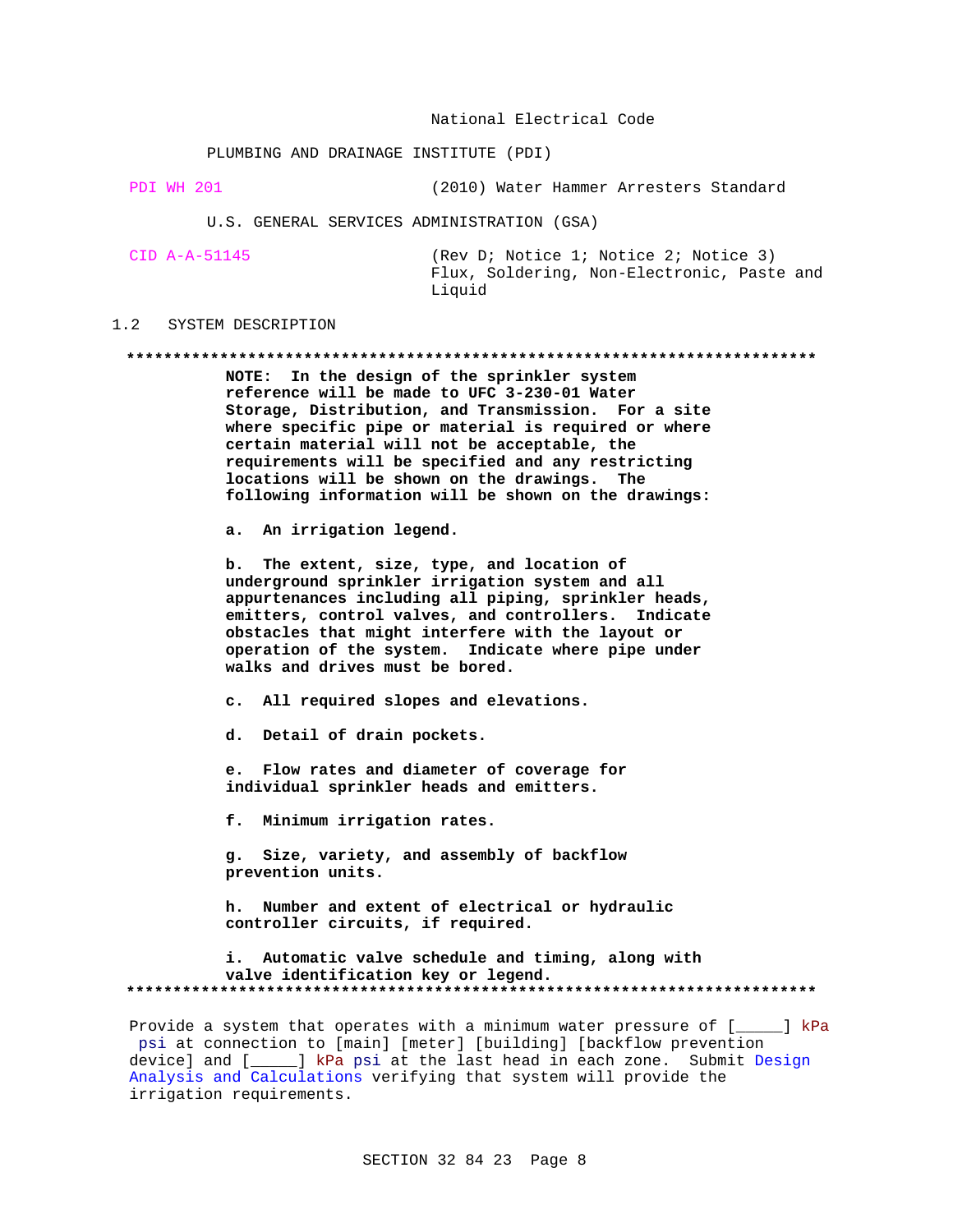#### 1.3 SUBMITTALS

NOTE: Review submittal description (SD) definitions in Section 01 33 00 SUBMITTAL PROCEDURES and edit the following list, and corresponding submittal items in the text, to reflect only the submittals required for the project. The Guide Specification technical editors have classified those items that require Government approval, due to their complexity or criticality, with a "G." Generally, other submittal items can be reviewed by the Contractor's Quality Control System. Only add a "G" to an item, if the submittal is sufficiently important or complex in context of the project.

For Army projects, fill in the empty brackets following the "G" classification, with a code of up to three characters to indicate the approving authority. Codes for Army projects using the Resident Management System (RMS) are: "AE" for Architect-Engineer; "DO" for District Office (Engineering Division or other organization in the District Office); "AO" for Area Office; "RO" for Resident Office; and "PO" for Project Office. Codes following the "G" typically are not used for Navy, Air Force, and NASA projects.

The "S" classification indicates submittals required as proof of compliance for sustainability Guiding Principles Validation or Third Party Certification and as described in Section 01 33 00 SUBMITTAL PROCEDURES.

Choose the first bracketed item for Navy, Air Force and NASA projects, or choose the second bracketed item for Army projects. 

Government approval is required for submittals with a "G" or "S" classification. Submittals not having a "G" or "S" classification are [for Contractor Quality Control approval.][for information only. When used, a code following the "G" classification identifies the office that will review the submittal for the Government.] Submit the following in accordance with Section 01 33 00 SUBMITTAL PROCEDURES:

#### SD-02 Shop Drawings

Sprinkler System

SD-03 Product Data

Framed Instructions Field Training Sprinkler System Spare Parts Design Analysis and Calculations

SD-06 Test Reports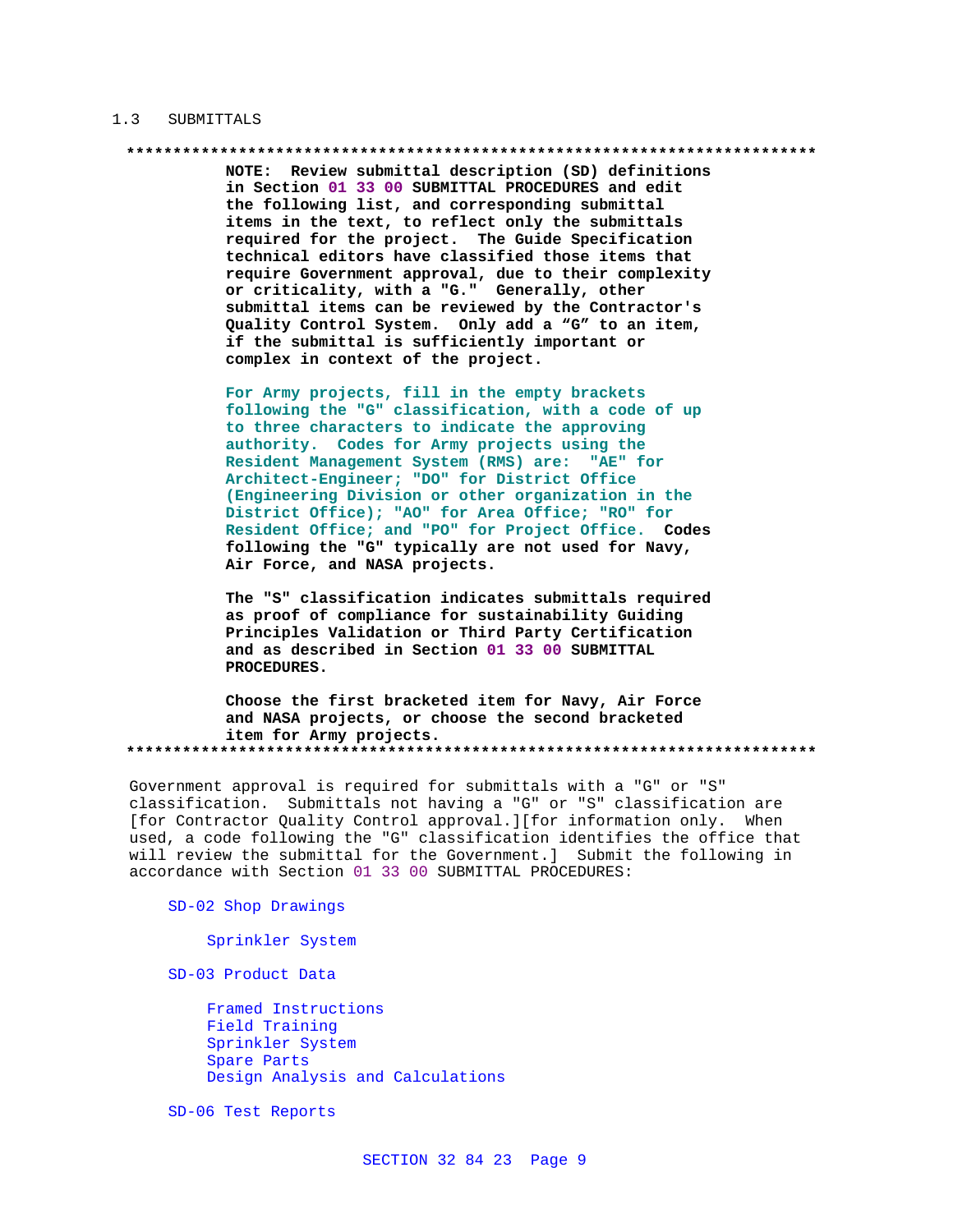Field Tests

SD-07 Certificates

Sprinkler System

SD-10 Operation and Maintenance Data

Sprinkler System; G[, [\_\_\_\_\_]]

#### 1.4 DELIVERY, STORAGE, AND HANDLING

Protect all equipment delivered and placed in storage from the weather, excessive humidity, and temperature variation; direct sunlight (in the case of plastic or rubber materials); and dirt, dust, or other contaminants.

#### 1.5 EXTRA MATERIALS

Submit spare parts data for each different item of material and equipment specified, after approval of the related submittals and not later than the start of the field tests. Include with the data a complete list of parts and supplies, with current unit prices and source of supply.

#### PART 2 PRODUCTS

#### 2.1 MATERIALS AND EQUIPMENT

#### 2.1.1 Standard Products

Provide materials and equipment which are the standard products of a manufacturer who has produced similar systems that have performed well for a minimum period of 2 years prior to bid opening. Equipment shall be supported by a service organization that is, in the opinion of the Contracting Officer, reasonably convenient to the site.

#### 2.1.2 Nameplates

Each item of equipment shall have the manufacturer's name, address, type or style, model or serial number, and catalog number on a plate secured to the item of equipment.

### 2.1.3 Additional Stock

Provide the following extra stock: Two sprinkler heads of each size and type, two valve keys for operating manual valves, two wrenches for removing and installing each type of head, two quick coupler keys and hose swivels, and four irrigation controller housing keys.

### 2.2 PIPING MATERIALS

**\*\*\*\*\*\*\*\*\*\*\*\*\*\*\*\*\*\*\*\*\*\*\*\*\*\*\*\*\*\*\*\*\*\*\*\*\*\*\*\*\*\*\*\*\*\*\*\*\*\*\*\*\*\*\*\*\*\*\*\*\*\*\*\*\*\*\*\*\*\*\*\*\*\* NOTE: Select piping materials according to project requirements. Verify soil and water conditions onsite, use proper materials where corrosion problems exist. \*\*\*\*\*\*\*\*\*\*\*\*\*\*\*\*\*\*\*\*\*\*\*\*\*\*\*\*\*\*\*\*\*\*\*\*\*\*\*\*\*\*\*\*\*\*\*\*\*\*\*\*\*\*\*\*\*\*\*\*\*\*\*\*\*\*\*\*\*\*\*\*\*\***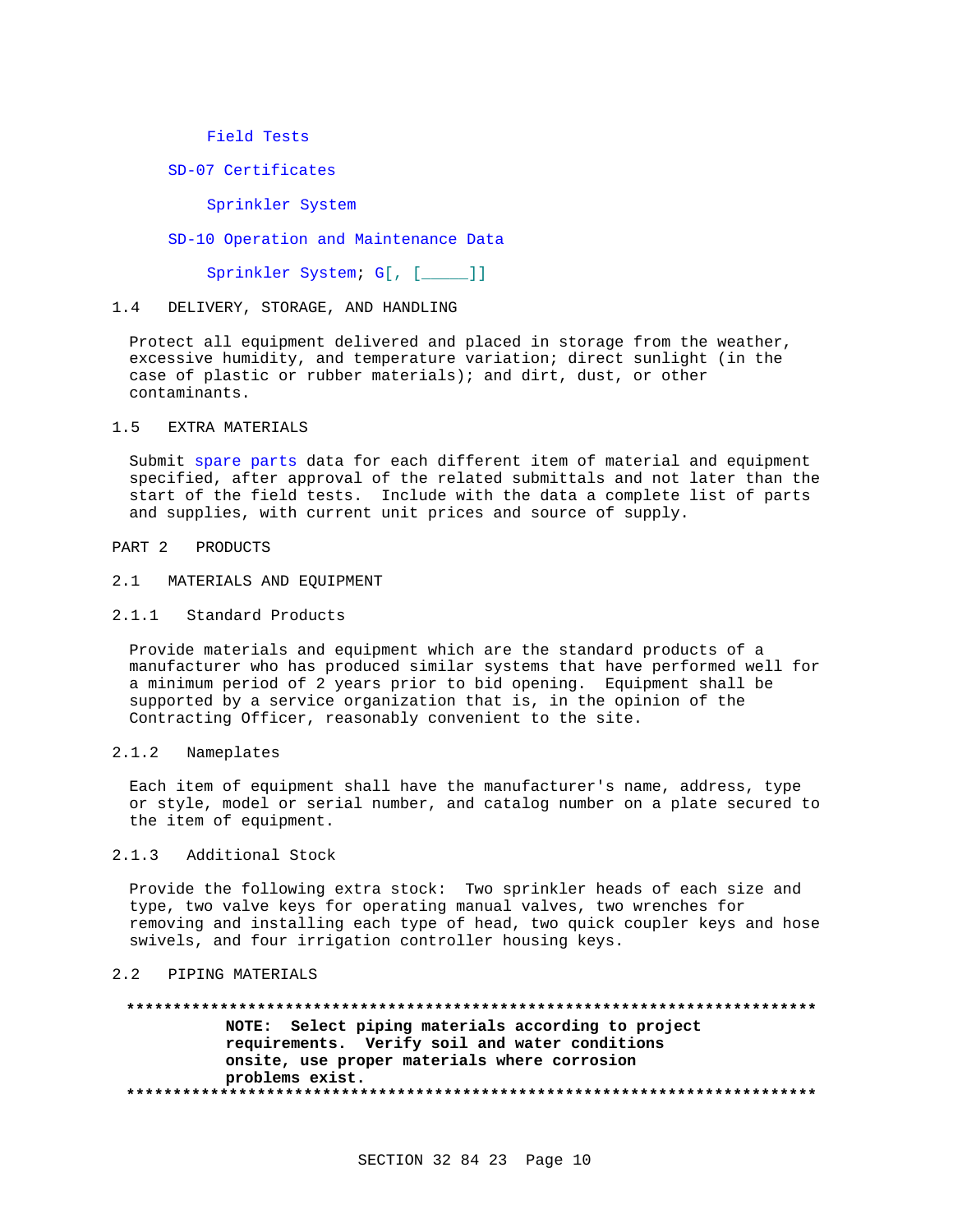#### 2.2.1 Copper Tubing and Associated Fittings

Tubing shall conform to requirements of ASTM B88M ASTM B88, Type K. Fittings shall conform to ASME B16.22 and ASME B16.18, solder joint. Solder shall conform to ASTM B32 95-5 tin-antimony. Flux shall conform to CID A-A-51145, Type I. Grooved mechanical joints and fittings shall be designed for not less than 862 kPa 125 psig service and shall be the product of the same manufacturer. Grooved fitting and mechanical coupling housing shall be ductile iron conforming to ASTM A536. Gaskets for use in grooved joints shall be molded synthetic polymer of pressure responsive design and shall conform to ASTM D2000 for circulating medium up to 110 degrees C 230 degrees F. Grooved joints shall conform to AWWA C606. Coupling nuts and bolts for use in grooved joints shall be steel and shall conform to ASTM A183.

2.2.2 Red Brass Pipe and Associated Fittings

Pipe shall conform to requirements of ASTM B43, regular. Fittings shall be Class 250, cast bronze threaded conforming to the requirements of ASME B16.15.

2.2.3 Galvanized Steel Pipe and Associated Fittings

# **\*\*\*\*\*\*\*\*\*\*\*\*\*\*\*\*\*\*\*\*\*\*\*\*\*\*\*\*\*\*\*\*\*\*\*\*\*\*\*\*\*\*\*\*\*\*\*\*\*\*\*\*\*\*\*\*\*\*\*\*\*\*\*\*\*\*\*\*\*\*\*\*\*\* NOTE: Use of pipe is limited to fixed shrub head risers and reduced pressure type backflow preventers. \*\*\*\*\*\*\*\*\*\*\*\*\*\*\*\*\*\*\*\*\*\*\*\*\*\*\*\*\*\*\*\*\*\*\*\*\*\*\*\*\*\*\*\*\*\*\*\*\*\*\*\*\*\*\*\*\*\*\*\*\*\*\*\*\*\*\*\*\*\*\*\*\*\***

Pipe shall conform to requirements of ASTM A53/A53M, Schedule 40. Fittings shall be Class 150 conforming to requirements of ASME B16.3.

2.2.4 Polyvinyl Chloride (PVC) Pipe, Fittings and Solvent Cement

#### **\*\*\*\*\*\*\*\*\*\*\*\*\*\*\*\*\*\*\*\*\*\*\*\*\*\*\*\*\*\*\*\*\*\*\*\*\*\*\*\*\*\*\*\*\*\*\*\*\*\*\*\*\*\*\*\*\*\*\*\*\*\*\*\*\*\*\*\*\*\*\*\*\*\***

**NOTE: PVC pipe may be used where frost line is less than 300 mm 12 inches deep or in areas where piping system can be winterized. Use Schedule 40 PVC fittings with solvent weld; do not use threaded Schedule 40 pipe. For risers use brass pipe or Schedule 80 PVC pipe with Schedule 80 PVC threaded fittings. Locate all risers away from walks. Use solvent cement for unthreaded PVC pipe and fittings. ASTM D1785, PVC 1120, Schedule 40 is Type I, Grade 1 and wall thickness of Schedule 40. ASTM D1785, PVC 1120, Schedule 80 is Type I, Grade 2 and wall thickness of Schedule 80. ASTM D2241, PVC 1120, SDR 21 is Type I, Grade 1 and standard dimension ratio of 21. \*\*\*\*\*\*\*\*\*\*\*\*\*\*\*\*\*\*\*\*\*\*\*\*\*\*\*\*\*\*\*\*\*\*\*\*\*\*\*\*\*\*\*\*\*\*\*\*\*\*\*\*\*\*\*\*\*\*\*\*\*\*\*\*\*\*\*\*\*\*\*\*\*\***

2.2.4.1 PVC Pipe

Pipe shall conform to the requirements of ASTM D1785, PVC 1120 Schedule [40] [80]; or ASTM D2241, PVC 1120 SDR 21, Class 200.

2.2.4.2 PVC Fittings

Solvent welded socket type fittings shall conform to requirements of ASTM D2466, Schedule 40. Threaded type fittings shall conform to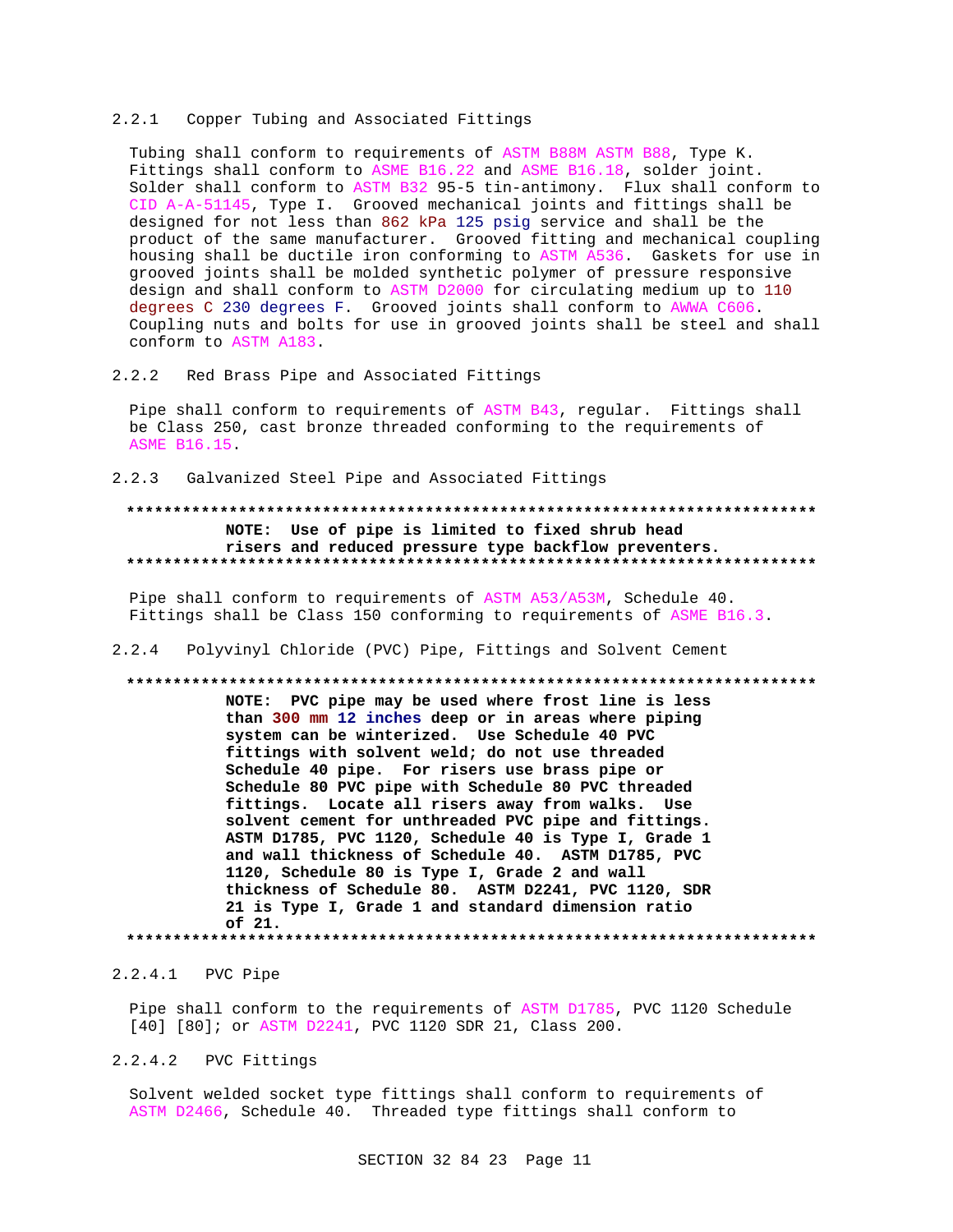requirements of ASTM D2464, Schedule 80.

2.2.4.3 Solvent Cement

Solvent cement shall conform to the requirements of ASTM D2564.

2.2.5 Polyethylene (PE) Plastic Piping

Pipe shall conform to AWWA C901, outside diameter base with dimension ratio (DR) of 9.3 to provide 1034 kPa 150 psi minimum pressure rating. Fittings shall conform to ASTM D3261, DR of 9.3.

2.2.6 Dielectric Fittings

### **\*\*\*\*\*\*\*\*\*\*\*\*\*\*\*\*\*\*\*\*\*\*\*\*\*\*\*\*\*\*\*\*\*\*\*\*\*\*\*\*\*\*\*\*\*\*\*\*\*\*\*\*\*\*\*\*\*\*\*\*\*\*\*\*\*\*\*\*\*\*\*\*\*\* NOTE: Provide dielectric fittings between copper and ferrous metal piping materials. \*\*\*\*\*\*\*\*\*\*\*\*\*\*\*\*\*\*\*\*\*\*\*\*\*\*\*\*\*\*\*\*\*\*\*\*\*\*\*\*\*\*\*\*\*\*\*\*\*\*\*\*\*\*\*\*\*\*\*\*\*\*\*\*\*\*\*\*\*\*\*\*\*\***

Dielectric fittings shall conform to ASTM F441/F441M, Schedule 80, CPVC threaded pipe nipples, 100 mm 4 inch minimum length.

2.2.7 Emitter Hose and Distribution Tubing

Emitter hose and distribution tubing shall conform to ASTM D2287, maximum inside diameter of 13 mm 1/2 inch, minimum wall thickness of 2.286 mm 90 mils, vinyl plastic extruded from non-rigid chloride, integrally algae-resistant, homogeneous throughout, smooth inside and outside, free from foreign materials, cracks, serrations, blisters and other effects. Slip fittings shall be provided.

- 2.3 SPRINKLER AND EMITTER HEADS
- 2.3.1 Pop-Up Spray Heads
- 2.3.1.1 General Requirements

Pop-up spray heads lay flush with housing, then pop up when water pressure 138 kPa 20 psi is activated in system. The rising member supporting the nozzle shall be identical on full, half, third or quarter pattern sprinklers so that nozzles will be interchangeable. The sprinkler head shall be designed to be adjustable for coverage and flow. The nozzle shall be removable so head does not have to be removed for flushing or cleaning. Nozzle rises a minimum of 100 mm 4 inches above the body. The body shall be constructed with a 13 mm 1/2 inch female thread for installation in a fixed underground pipe system.

### 2.3.1.2 Shrubbery Sprinkler Heads

# **\*\*\*\*\*\*\*\*\*\*\*\*\*\*\*\*\*\*\*\*\*\*\*\*\*\*\*\*\*\*\*\*\*\*\*\*\*\*\*\*\*\*\*\*\*\*\*\*\*\*\*\*\*\*\*\*\*\*\*\*\*\*\*\*\*\*\*\*\*\*\*\*\*\* NOTE: Shrubbery sprinkler heads are recommended for flower beds, shrubs, and ground covers. \*\*\*\*\*\*\*\*\*\*\*\*\*\*\*\*\*\*\*\*\*\*\*\*\*\*\*\*\*\*\*\*\*\*\*\*\*\*\*\*\*\*\*\*\*\*\*\*\*\*\*\*\*\*\*\*\*\*\*\*\*\*\*\*\*\*\*\*\*\*\*\*\*\***

Sprinkler heads shall be conical spray with adjustable or non-adjustable coverage and designed for permanent aboveground mounting on riser or pop-ups at a height compatible with ground covers. Provide brass nozzles.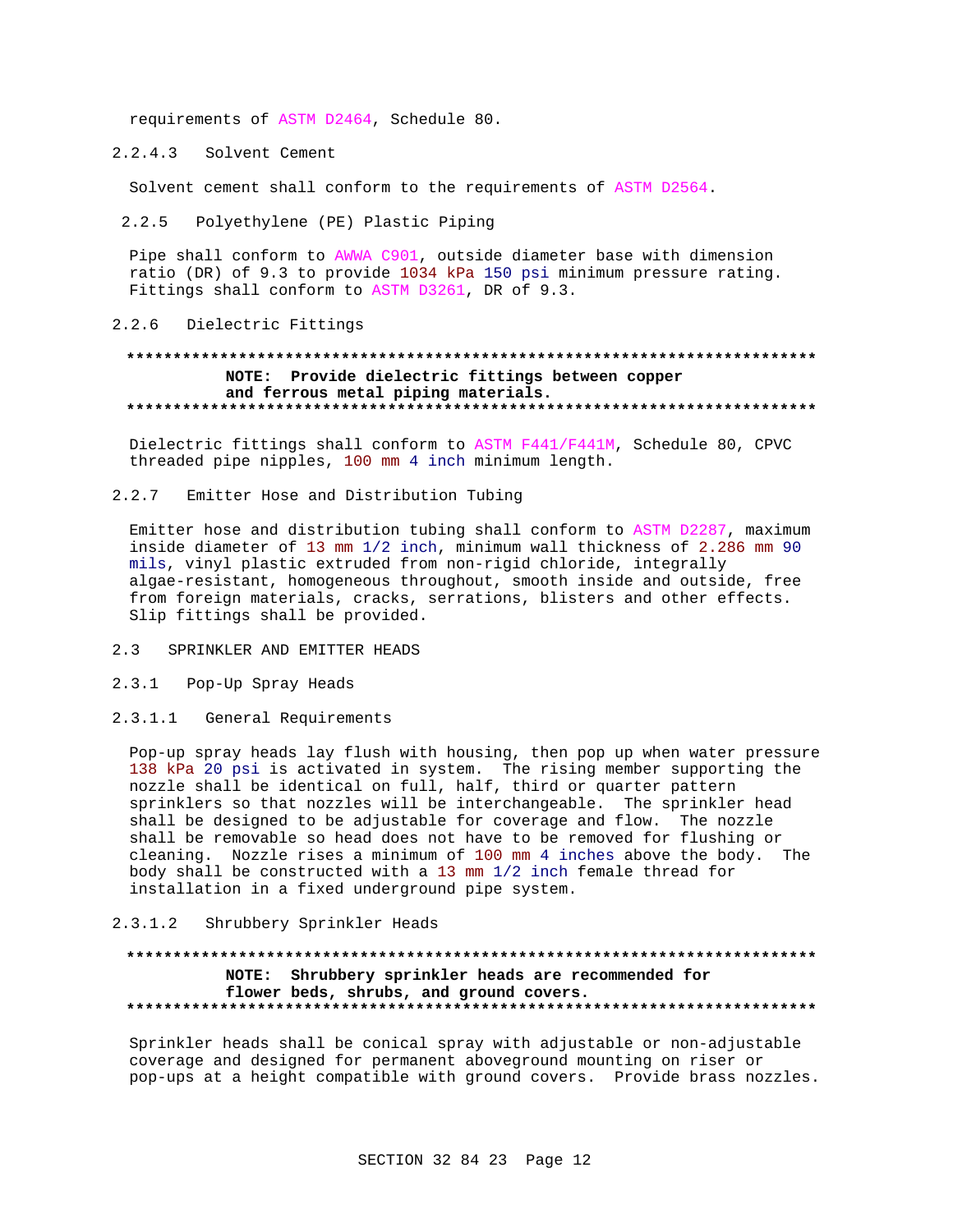#### 2.3.2 Rotary Pop-Up Sprinklers

#### 

NOTE: Rotary pop-up sprinklers lay flush with housing, then pop up when water pressure is activated in system. Head rotates to direct water spray over a pattern of 360 degrees or a prescribed arc. Primarily used for watering large turf area. 

Sprinklers shall be capable of covering [\_\_\_\_\_] m feet diameter at [\_\_  $\Box$ kPa psi with a distribution rate of  $[\_\_\_\]$  L/second gpm,  $[\_\_\_\]$  pop-up, trajectory of  $[\_\_\_\]$ , and maximum height of spray of  $[\_\_\_\]$ . Construction shall be high impact molded plastic with filter screen, reducible watering radius, and choice of [\_\_\_\_\_] nozzles and have adjustable radius capabilities.

#### $2.3.3$ Bubbler Sprinkler Heads

#### NOTE: A water outlet that does not spray water but permits water to bubble and flow to surrounding plants.

Heads shall be multiple-spray bubbler with adjustable flow and designed for permanent aboveground mounting on risers.

#### $2.3.4$ Surface Connected Lawn Sprinkler Heads

Heads shall be an impulse type with or without sled, ring, or wheel base; multiple T Type; a rotary type with sled, spike or wheel base; or oscillating type with wheel or sled base.

#### 2.3.5 Emitter Heads

# NOTE: Emitter head is an outlet device that permits water to drip or trickle from small tubings. Drip irrigation is frequent, slow application of water to specific root zone area of plants. The goal is to provide a constant level of subsurface moisture to the root ball of plant for most favorable growth.

Emitter heads shall be self-cleaning, pressure compensating diaphragm with one or six self-piercing barbed outlets; each capable of emitting from 1 to 8 L/hour 1/4 to 2 gallons/hour flow. Emitter body shall be ultraviolet stabilized, algae, and heat resistant plastic construction.

#### 2.4 VALVES

# 2.4.1 Gate Valves, Less than 80 mm 3 Inches

Gate valves shall conform to the requirements of MSS SP-80, Type 1, Class 150, [threaded] [soldered] ends.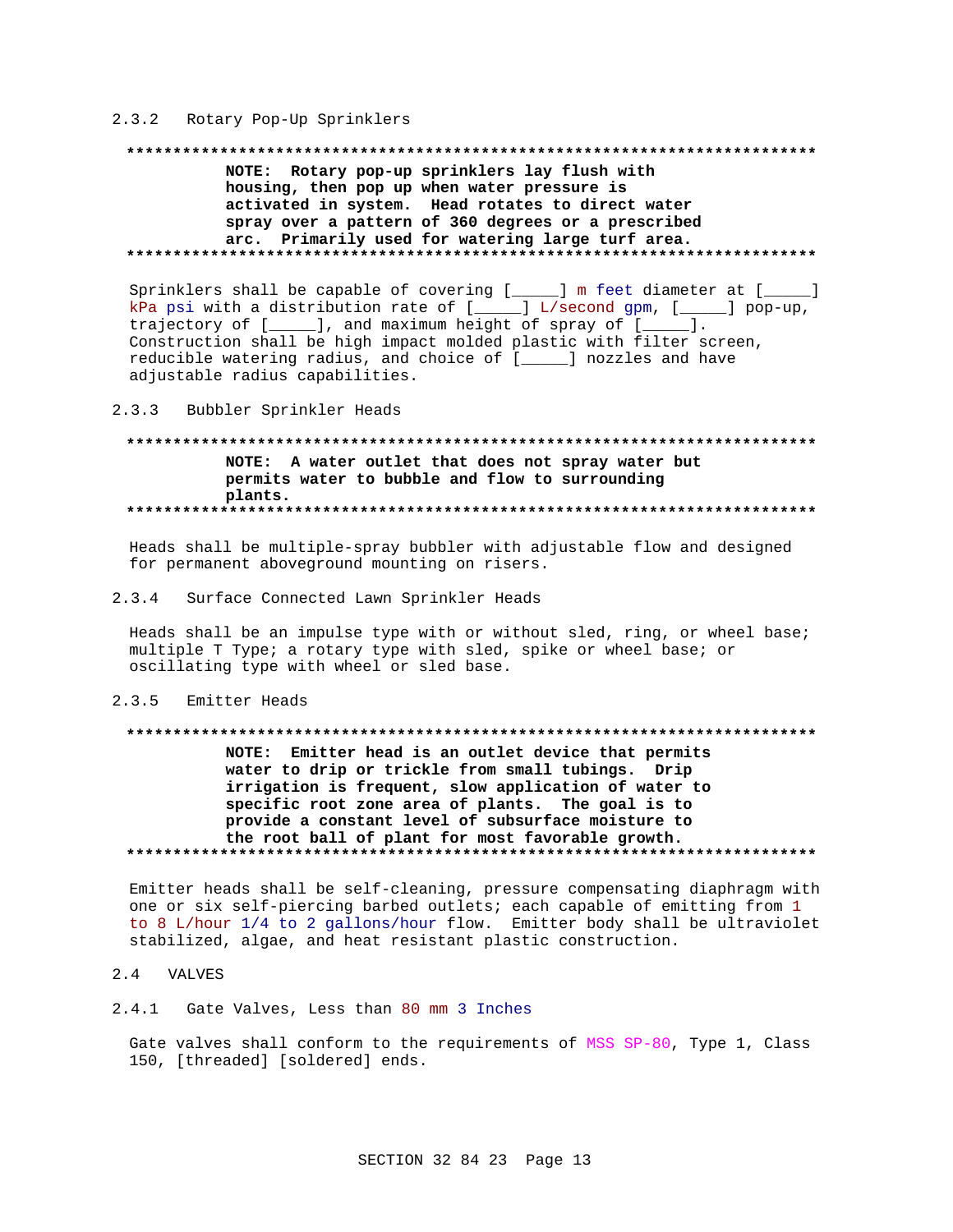#### $2, 4, 2$ Gate Valves, 80 mm 3 Inches and Larger

Gate valves shall conform to the requirements of AWWA C509 and have encapsulated resilient wedge, parallel seats, non-rising stems, and open by counterclockwise turning. End connections shall be flanged. Interior construction of valves shall be bronze including stem containing a maximum 2 percent aluminum and maximum 16 percent zinc.

 $2.4.3$ Angle Valves, Less Than 65 mm 2-1/2 Inches

Angle valves shall conform to the requirements of MSS SP-80, Type 3, Class 150 [threaded] [soldered] ends.

 $2.4.4$ Angle Valves, 65 mm 2-1/2 Inches and Larger

Angle valves shall conform to the requirements of MSS SP-85, Type II, Class 250 [threaded] [flanged] ends.

 $2.4.5$ Ouick Coupling Valves

# NOTE: A quick coupling device is an effective method of keeping sprinkler out of the way when not in use, eliminating the possibility of damage, injury or theft.

Quick coupling valves shall have brass parts and shall be two-piece unit consisting of a coupler water seal valve assembly and a removable upper body to allow spring and key track to be serviced without shutdown of main. Lids shall be lockable vinyl with spring for positive closure on key removal.

#### $2.4.6$ Remote Control Valves, Electrical

# NOTE: An activated open and shut-off device for controlling water flow to sprinkler branch line.

Remote control valves shall be solenoid actuated globe valves of 19 to 80 mm 3/4 to 3 inch size, suitable for [24] [\_\_\_\_] volts, [60] [50] cycle, and designed to provide for shut-off in event of power failure. Valve shall be cast bronze or brass or plastic housing suitable for service at 1034 kPa 150 psi operating pressure with external flow control adjustment for shut-off capability, external plug at diaphragm chamber to enable manual operation, filter in control chamber to prevent valve body clogging with debris, durable diaphragm, and accessibility to internal parts without removing valve from system.

- 2.4.7 Drain Valves
- $2.4.7.1$ Manual Valves

Manual valves shall conform to requirements of MSS SP-80, Type 3, Class 150 [threaded] [soldered] ends for sizes less than 65 mm 2-1/2 inches and MSS SP-85, Type II, Class 250 [threaded] [flanged] ends for sizes 65 mm  $2-1/2$  inches and larger.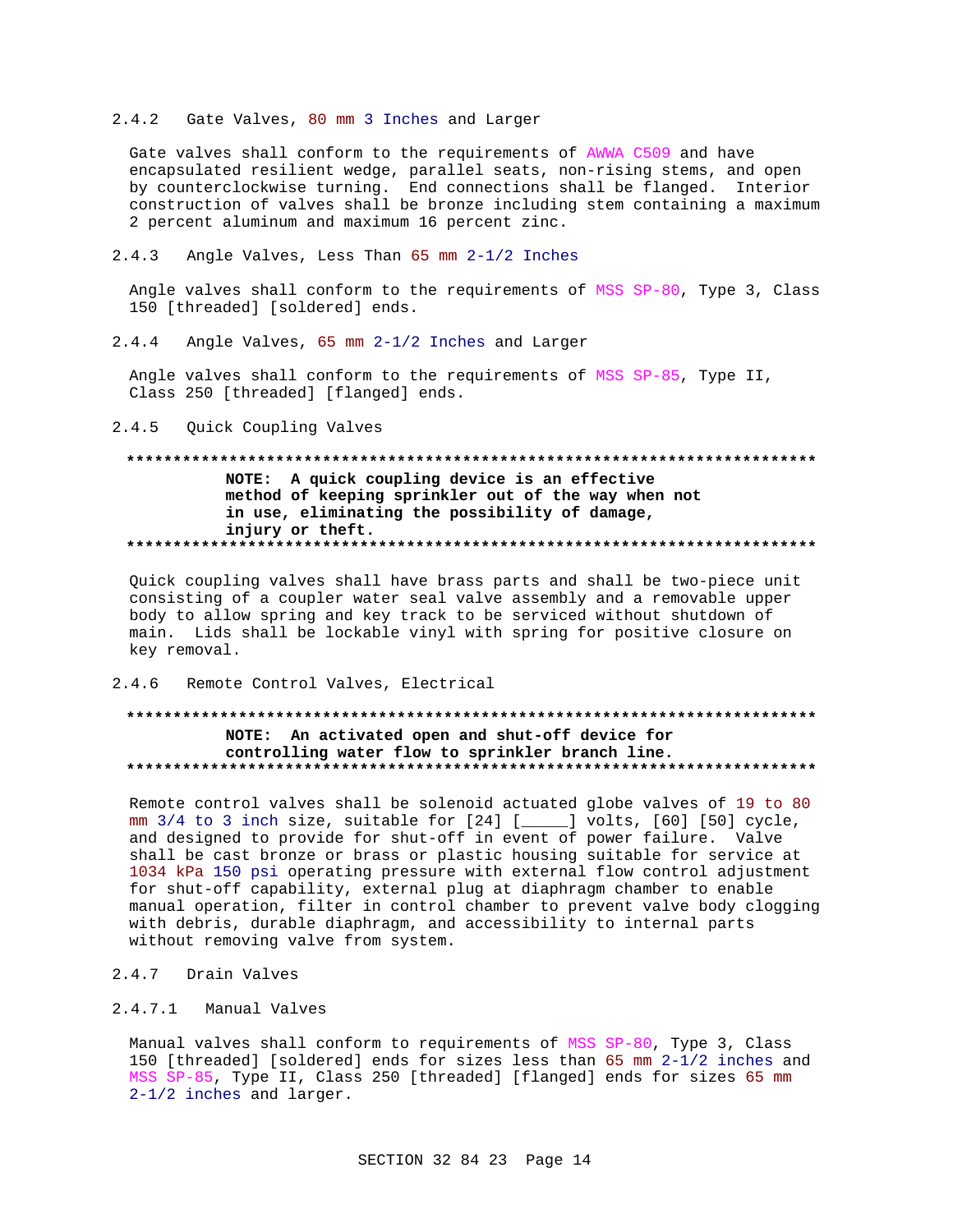#### 2.4.7.2 Automatic Valves

#### 

NOTE: This saves water to prevent draining 50 to 100 mm 2 to 4 inch diameter lines during irrigation cycles and avoid continuously saturated soil at drain joints. Automatic drains are necessary for cold climate areas to prevent freeze damage to sprinklers and pipes. PVC or ABS drain valves may be used with PVC systems.

#### Delete automatic drains for warm climate areas.

Automatic valves shall be brass or plastic, spring loaded ball drip type, Class 150 150 pounds and threaded ends, designed to close at 18 kPa 6 foot pressure head with positive seal at 21 kPa 3 psi pressure or greater and be open to drain at less than 21 kPa 3 psi pressure.

 $2.4.8$ Pressure Regulating Master Valve

### NOTE: Master valve automatically reduces a higher inlet pressure to a constant lower pressure regardless of supply fluctuations.

Pressure regulating master valve shall be automatic mechanical self-cleaning, self-purging control system having an adjustable pressure setting operated by a solenoid on alternating current with [0.70] [\_\_\_\_\_] amperes at [18] [24] volts. Valve shall close slowly and be free of chatter in each diaphragm position, have manual flow stem to adjust closing speed and internal flushing, and [one] [two] inlet tappings capable of being installed as a straight pattern valve. Body shall be cast bronze or brass with removable brass seat serviceable from top without removing valve body from system. Valve shall operate at 1034 kPa 150 psi working pressure and pilot range from 70 to 875 kPa 10 to 125 psi.

#### 2.4.9 Backflow Preventers

NOTE: Backflow preventer is designed to keep contaminated water from flowing back into potable water distribution system when some temporary abnormality in system causes higher pressure in contaminated part of system than in potable water piping. 

Reduced pressure principle assemblies, double check valve assemblies, atmospheric (nonpressure) type vacuum breakers, and pressure type vacuum breakers shall be tested, approved, and listed in accordance with FCCCHR Manual. Backflow preventers with intermediate atmospheric vent shall be in accordance with ASSE 1012. Reduced pressure principle backflow preventers shall be in accordance with ASSE 1013.

2.4.9.1 Pressure Type Vacuum Breaker

####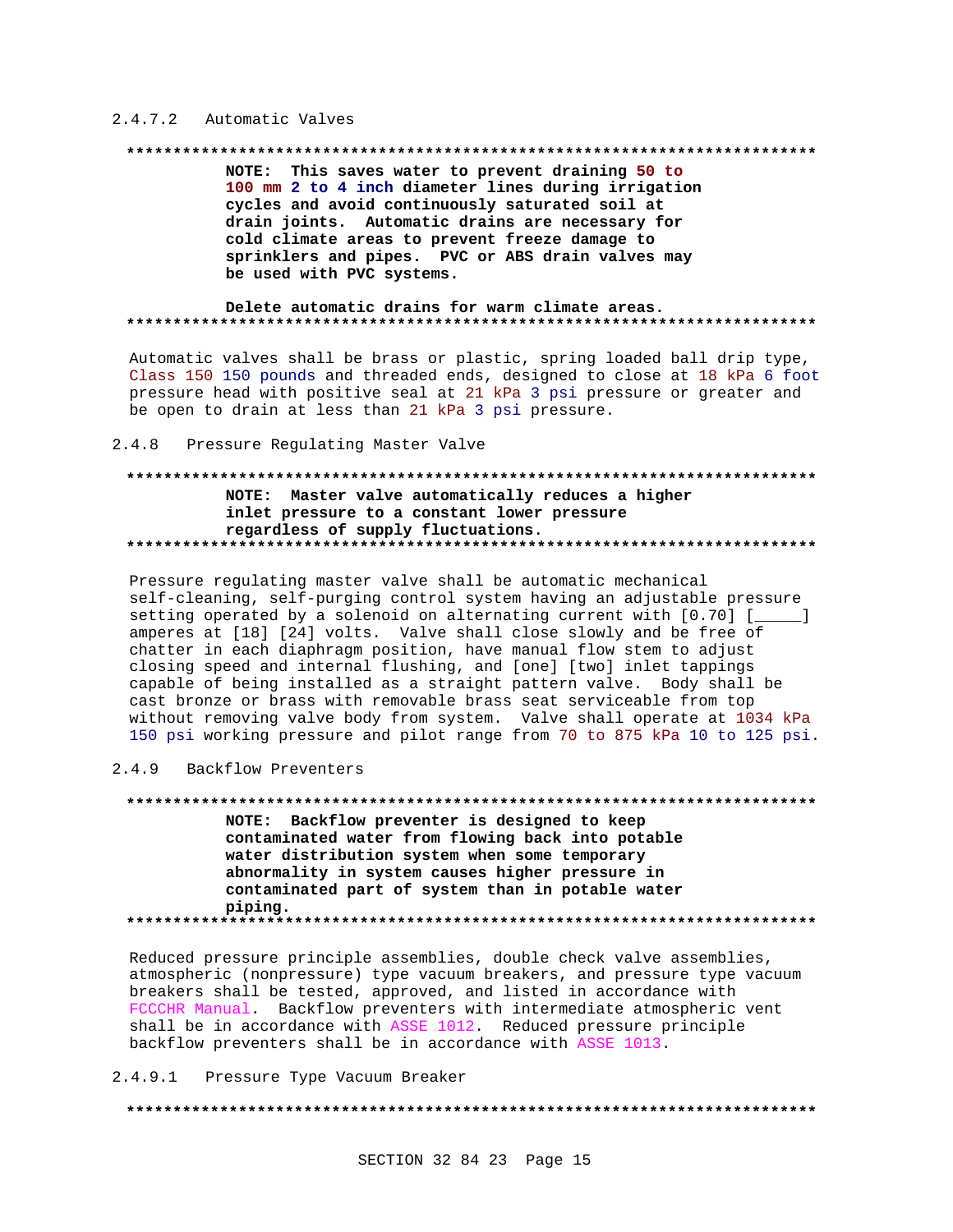NOTE: Vacuum breaker is designed to prevent back siphonage only, and is not effective against backflow due to back pressure. A vacuum breaker located above flood elevation is adequate when located aboveground and higher than highest sprinkler head. 

Vacuum breaker shall conform to the requirements of ASSE 1020 and shall be [bronze] [brass] construction, with one or two check valves, vacuum relief, inlet and discharge shut-offs valves, field test cocks, and vacuum relief opening of greater diameter than unit.

 $2.4.9.2$ Reduced Pressure Type Backflow Preventers

#### 

NOTE: Reduced pressure type backflow preventer is designed to prevent either back siphonage or back pressure from causing a reverse flow and subsequent contamination of potable water piping. Delete this requirement when system is connected to non-potable water supply system, or when sewage is injected into sprinkler system. When effluent pumps are down, add a fresh water connection with a reduced pressure backflow preventer. 

Backflow preventers shall be Class [150] [\_\_\_\_\_] [150] [\_\_\_\_\_] pound flanged [cast iron], [bronze] [brass] mounted gate valve [and strainer], [304] [\_\_\_\_\_] stainless steel or bronze, internal parts. Total pressure drop through complete assembly shall be a maximum of 70 kPa 10 psi at rated flow. Piping shall be [red brass] [galvanized steel] pipe and fittings. Strainers shall be bronze or brass construction with gasket caps. Units shall have 200-mesh stainless steel screen elements.

#### $2.5$ ACCESSORIES AND APPURTENANCES

 $2.5.1$ Valve Keys for Manually Operated Valves

Valve keys shall be 13 mm 1/2 inch diameter by 1 m 3 feet long, tee handles and keyed to fit valves.

 $2.5.2$ Valve Boxes and Concrete Pads

#### 2.5.2.1 Valve Vaults

Valve boxes shall be cast iron, plastic lockable, or precast concrete[ manufactured in accordance with Section 03 42 13.00 10 PLANT-PRECAST CONCRETE PRODUCTS FOR BELOW GRADE CONSTRUCTION] for each gate valve, manual control valve and remote control valve. Vault sizes shall be adjustable for valve used. Cast the word "IRRIGATION" on the cover. Shaft diameter of vault shall be minimum 130 mm5-1/4 inches. Cast iron vault shall have bituminous coating.

### 2.5.2.2 Concrete Pads

Concrete pads shall be precast[ manufactured in accordance with Section 03 42 13.00 10 PLANT-PRECAST CONCRETE PRODUCTS FOR BELOW GRADE CONSTRUCTION] or cast-in-place reinforced concrete construction for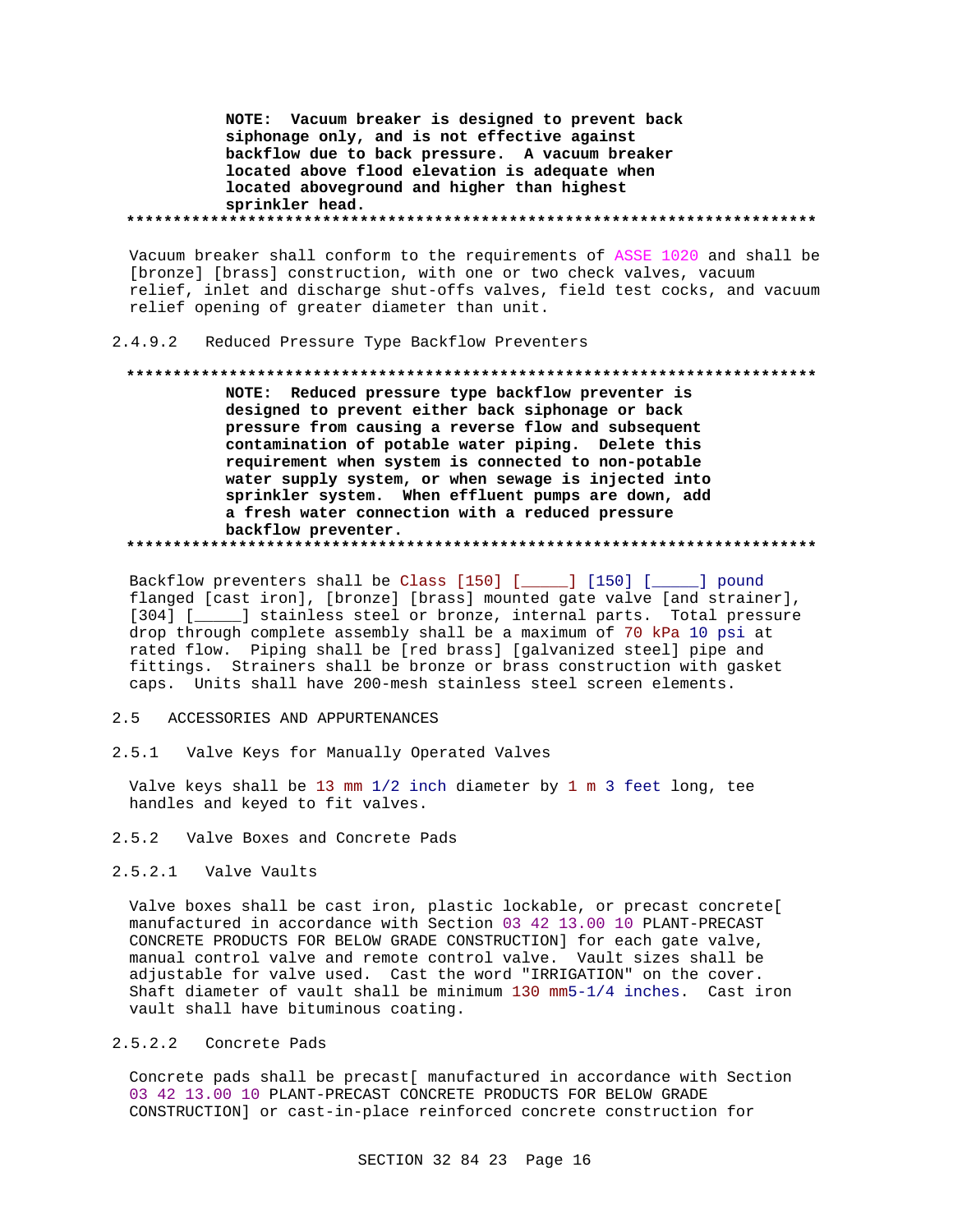reduced pressure type backflow preventers.

#### 2.5.3 Pressure Gauges

Pressure gauges shall conform to requirements of ASME B40.100, single style pressure gauge for water with 115 mm 4-1/2 inch dial brass or aluminum case, bronze tube, gauge cock, pressure snubber, and siphon. Scale range shall be suitable for irrigation sprinkler systems.

# 2.5.4 Service Clamps

Service clamps shall be bronze flat, double strap, with neoprene gasket or "O"-ring seal.

#### 2.5.5 Water Hammer Arresters

Water hammer arrester shall conform to the requirements of PDI WH 201; stainless steel construction with an encased and sealed bellows compression chamber.

#### 2.5.6 Emitter Head Accessories

#### 2.5.6.1 Strainer

Strainer shall be provided at inlet to each drip line. Strainer shall have stainless steel screen having equivalent of 140-mesh filtration capacity and incorporate flush valves within strainer to clean screen without disassembling unit.

#### 2.5.6.2 Pressure Regulator

Pressure regulator shall be provided at each drip system if supply pressure exceeds 350 kPa 50 psi.

#### 2.5.6.3 Riser Adapters

Riser adapters shall be provided with a rigid piping system.

### 2.5.6.4 Tubing Stakes

Tubing stakes shall be plastic coated steel, or other non-corrosive strong material to secure tubing.

#### 2.5.6.5 Emitter Outlet Check Valve (Bug Cap)

Check valves shall be provided at end of each emitter outlet distribution line. Valves shall permit free flow of water with minimum restriction; prevent back siphoning, entry of insects, and contamination into outlet ports.

# 2.5.6.6 Access Sleeve

Access sleeve shall be provided at buried emitters placed in covered boxes. Lids of access sleeve shall be secured with removable lugs. Drip hose in both vertical and horizontal axis shall be secured.

#### 2.5.6.7 Closure Caps

Closure caps shall be in accordance with manufacturer's recommendations.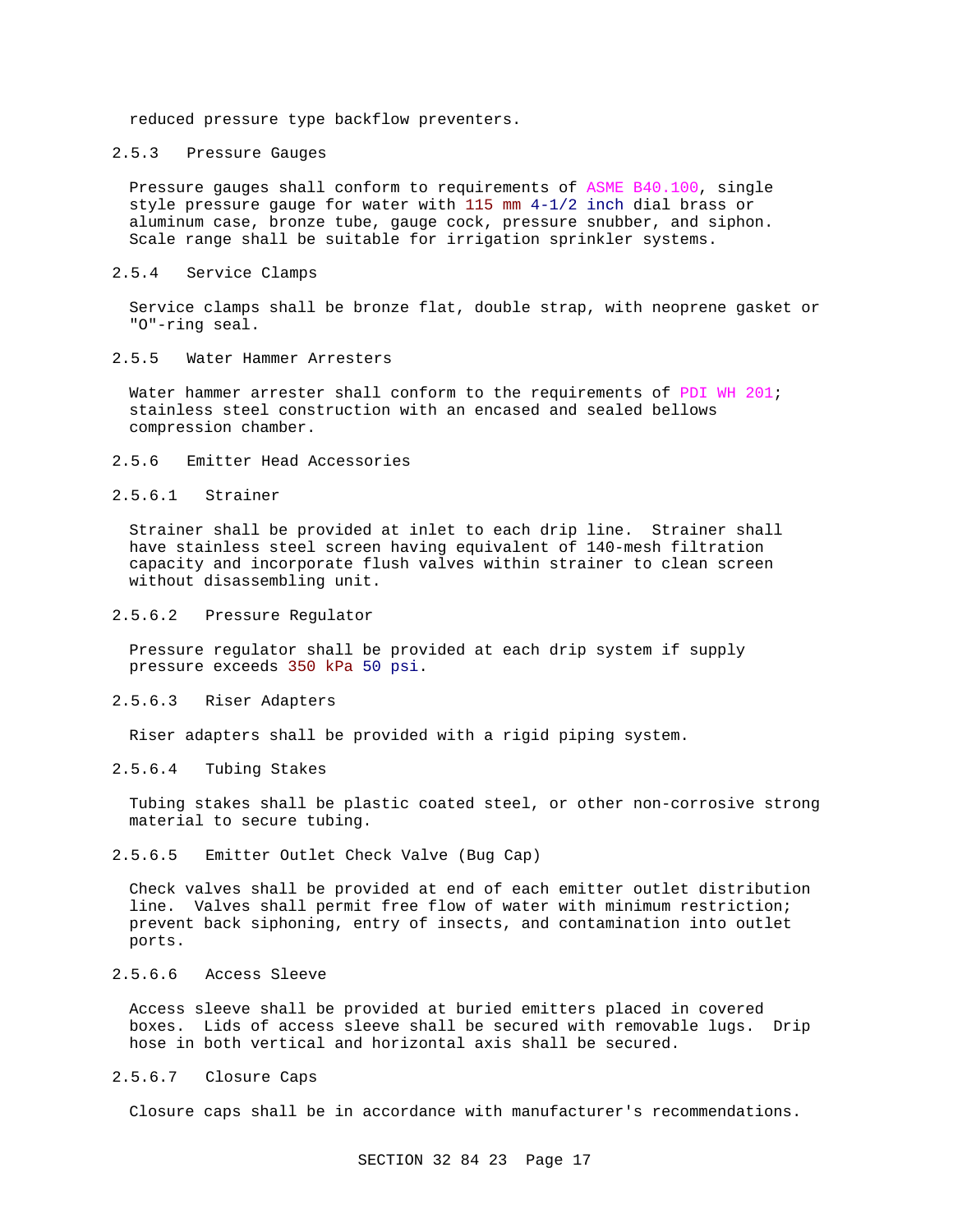#### 2.6 AUTOMATIC CONTROLLERS, ELECTRICAL

#### **\*\*\*\*\*\*\*\*\*\*\*\*\*\*\*\*\*\*\*\*\*\*\*\*\*\*\*\*\*\*\*\*\*\*\*\*\*\*\*\*\*\*\*\*\*\*\*\*\*\*\*\*\*\*\*\*\*\*\*\*\*\*\*\*\*\*\*\*\*\*\*\*\*\***

**NOTE: Automatic electrical controller is used to control timing and quantity of water to sprinkler or emitter heads. Use 3 to 60 minutes for sprinkler heads and 0 to 3 hours for emitter heads. \*\*\*\*\*\*\*\*\*\*\*\*\*\*\*\*\*\*\*\*\*\*\*\*\*\*\*\*\*\*\*\*\*\*\*\*\*\*\*\*\*\*\*\*\*\*\*\*\*\*\*\*\*\*\*\*\*\*\*\*\*\*\*\*\*\*\*\*\*\*\*\*\*\***

Controller shall conform to the requirements of NEMA ICS 2 with [120] [220]-volt single phase service, operating with indicated stations, and grounded chassis. Enclosure shall conform to NEMA ICS 6 Type 3R, with locking hinged cover, [pedestal-mounted] [wall-mounted]. Controller shall be programmed for various schedules by setting switches and dials equipped with the following features: A switch for each day of week for [one] [two] [three] schedules, allowing each station to be scheduled individually as to days of watering; a minute switch for each station with a positive increment range of [3 to 60 minutes] [0 to 3 hours], set time within one percent; a switch allowing selected schedules to be repeated after each completion of initial watering schedule and allowing each operation to be scheduled throughout a 24-hour day; a circuit breaker for surge protection; and circuit for a 9-volt rechargeable NiCad battery.

#### 2.7 ELECTRICAL WORK

Wiring and rigid conduit for electrical power shall be in accordance with NFPA 70, and Section 33 71 02 UNDERGROUND ELECTRICAL DISTRIBUTION.

#### 2.8 CONCRETE MATERIALS

Concrete shall have a compressive strength of [17] [\_\_\_\_\_] MPa [2500] [\_\_\_\_\_] psi at 28 days as specified in Section 03 30 00 CAST-IN-PLACE CONCRETE.

#### 2.9 WATER SUPPLY MAIN MATERIALS

Tapping sleeves, service cut off valves, and connections to water supply mains shall be in accordance with Section 33 11 00 WATER UTILITY DISTRIBUTION PIPING.

#### 2.10 INSULATING JOINTS

Insulating joints and dielectric fittings shall be in accordance with Section 33 11 00 WATER UTILITY DISTRIBUTION PIPING.

#### PART 3 EXECUTION

#### 3.1 EXAMINATION

After becoming familiar with all details of the work verify all dimensions in the field and advise the Contracting Officer of any discrepancy before performing the work.

#### 3.2 INSTALLATION

Install Sprinkler System after site grading has been completed. Perform excavation, trenching, and backfilling for sprinkler system in accordance with the applicable provisions of Section 31 00 00 EARTHWORK, except as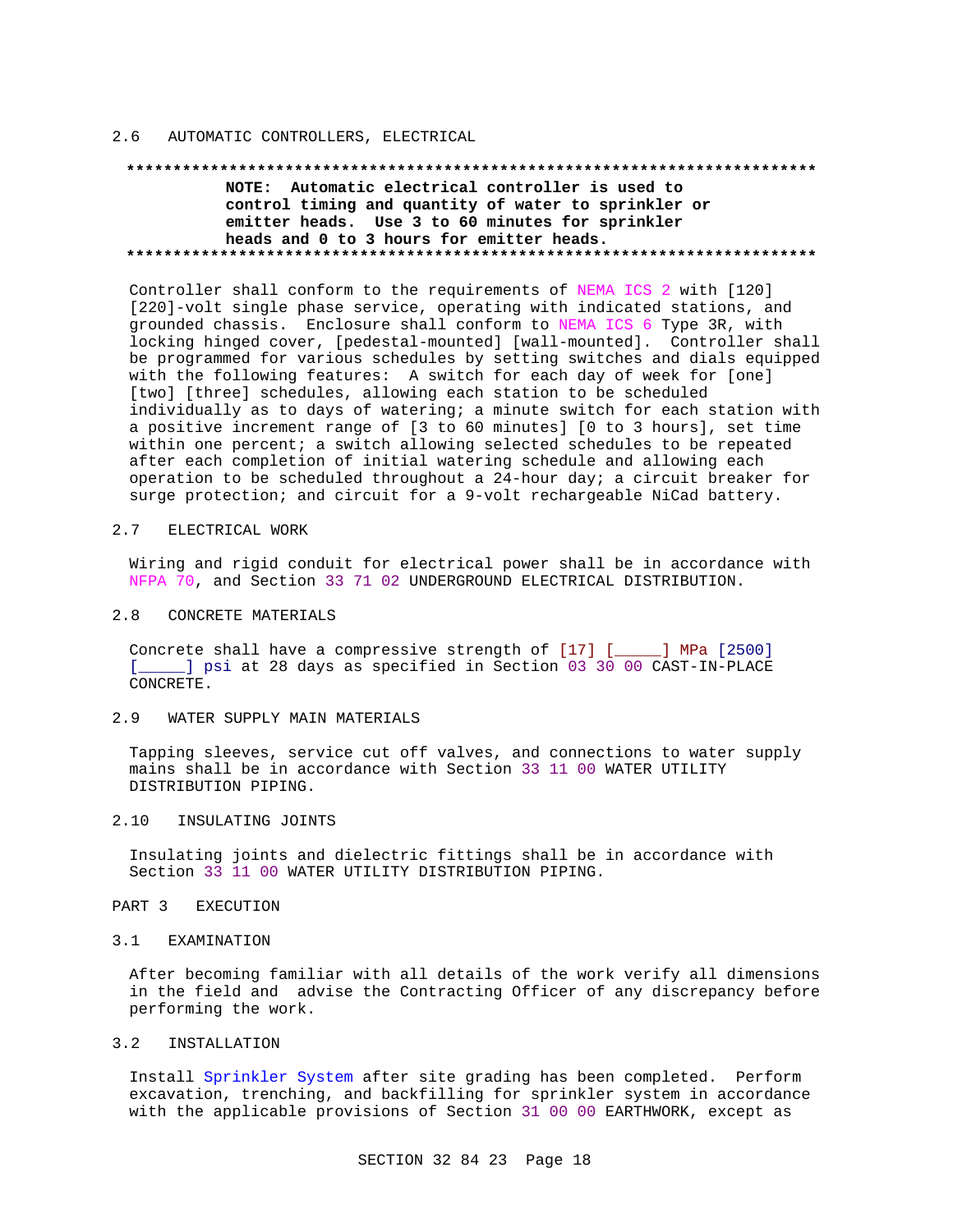modified herein.

a. Submit detail drawings for valves, sprinkler heads, backflow preventers, automatic controllers, emitter heads, and water hammer arresters. Include on the drawings a complete list of equipment and materials, and manufacturer's descriptive and technical literature, performance charts and curves, catalog cuts, and installation instructions. Also show on the drawings complete wiring and schematic diagrams and any other details required to demonstrate that the system has been coordinated and will function as a unit. Show on the drawings proposed system layout, type and number of heads and emitters, zone valves, drain pockets, backflow devices, controllers, and mounting details of controllers.

b. Submit detailed procedures defining the Contractor's provisions for accident prevention, health protection, and other safety precautions for the work to be done. Submit the material supplier's or equipment manufacturer's statement that the supplied material or equipment meets specified requirements. Each certificate shall be signed by an official authorized to certify in behalf of material supplier or product manufacturer and shall identify quantity and date or dates of shipment or delivery to which the certificates apply. Include As-built Drawings which provide current factual information showing locations of mains, heads, valves, and controllers including deviations from and amendments to the drawings and changes in the work.

c. Submit [6] [\_\_\_\_\_] copies of operation and [6] [\_\_\_\_\_] copies of maintenance manuals for the equipment furnished. One complete set prior to field testing and the remainder upon acceptance. Manuals shall be approved prior to the field training course. Operating manuals shall detail the step-by-step procedures required for system startup, operation, and shutdown. Operating manuals shall include the manufacturer's name, model number, parts list, and brief description of all equipment and their basic operating features.

d. Maintenance manuals shall list routine maintenance procedures, possible breakdowns and repairs, and troubleshooting guides. Maintenance manuals shall include piping and equipment layout, simplified wiring and control diagrams of the system as installed, and system programming schedule.

#### 3.2.1 Trenching

Hand excavate trench around roots to pipe grade when roots of 50 mm 2 inches diameter or greater are encountered. Trench width shall be 100 mm 4 inches minimum or 1.5 times diameter of pipe, whichever is wider. Backfill shall be hand tamped over excavation. When rock is encountered, trench shall be excavated 100 mm 4 inchesdeeper and backfilled with silty sand (SM) or well-graded sand (SW) to pipe grade. Trenches shall be kept free of obstructions and debris that would damage pipe. Subsoil shall not be mixed with topsoil. Existing concrete walks, drives and other obstacles shall be bored at a depth conforming to bottom of adjacent trenches. Pipe sleeves for bored pipe shall be two pipe diameters larger than sprinkler pipe.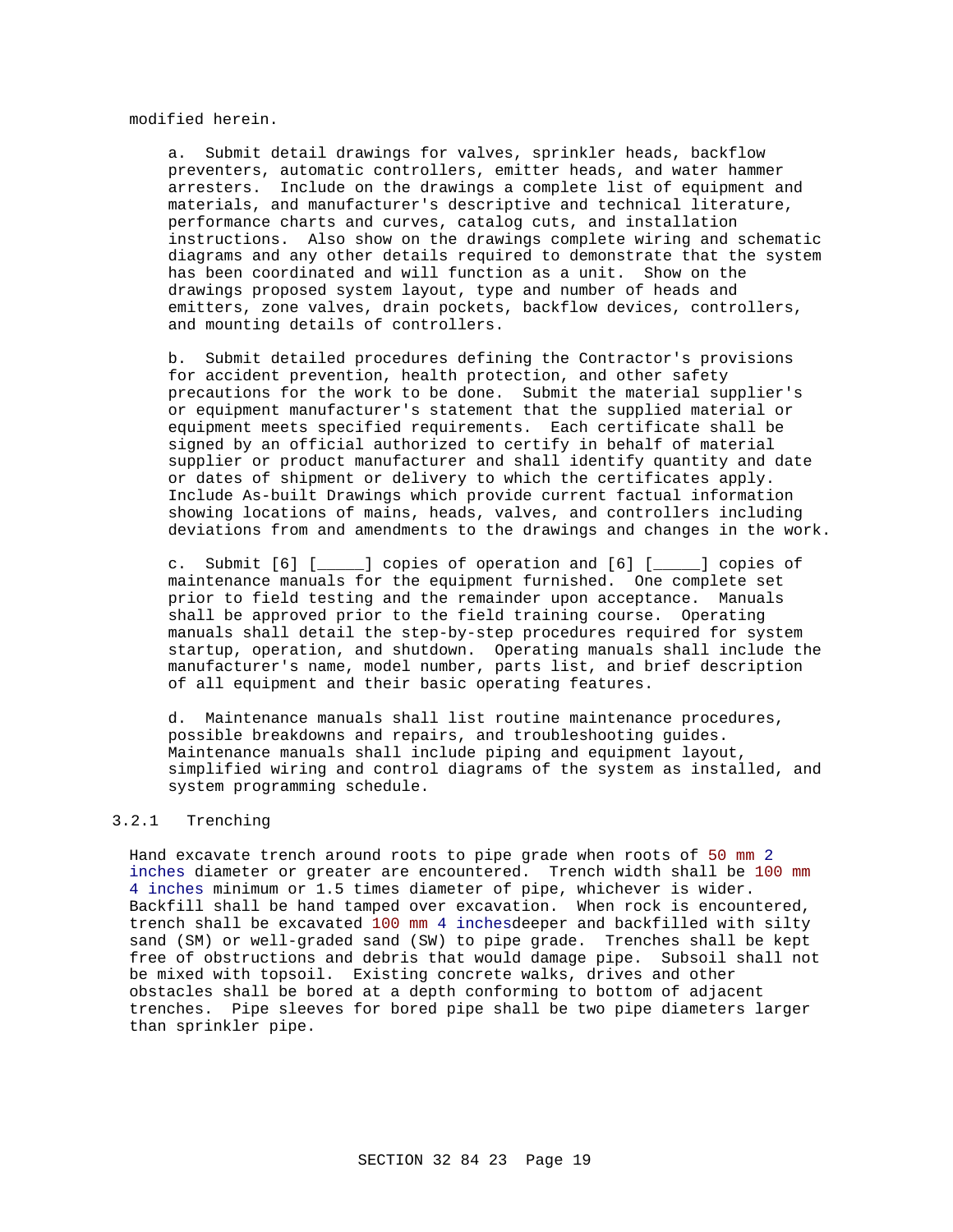#### 3.2.2 Piping System

### 3.2.2.1 Cover

Underground piping shall be installed to meet the minimum depth of backfill cover specified.

#### 3.2.2.2 Clearances

Minimum horizontal clearances between lines shall be 100 mm 4 inches for pipe 50 mm 2 inches and less; 300 mm 12 inches for 65 mm 2-1/2 inches and larger. Minimum vertical clearances between lines shall be 25 mm 1 inch.

#### 3.2.2.3 Minimum Slope

Minimum slope shall be 50 mm per 10 m 6 inches per 100 feet in direction of drain valves.

#### 3.2.3 Piping Installation

3.2.3.1 Polyvinyl Chloride (PVC) Pipe

a. Solvent-cemented joints shall conform to the requirements of ASTM D2855.

b. Threaded joints shall be full cut with a maximum of three threads remaining exposed on pipe and nipples. Threaded joints shall be made tight without recourse to wicks or fillers, other than polytetrafluoroethylene thread tape.

c. Piping shall be joined to conform with requirements of ASTM D2774 or ASTM D2855, and pipe manufacturer's instructions. Pipe shall be installed in a serpentine (snaked) manner to allow for expansion and contraction in trench before backfilling. Pipes shall be installed at temperatures over 5 degrees C 40 degrees F.

3.2.3.2 Soldered Copper Tubing

Pipe shall be reamed and burrs removed. Contact surfaces of joint shall be cleaned and polished. Flux shall be applied to male and female ends. End of tube shall be inserted into fittings full depth of socket. After soldering, a solder bead shall show continuously around entire joint circumference. Excess acid flux shall be removed from tubings and fittings.

3.2.3.3 Threaded Brass or Galvanized Steel Pipe

Prior to installation, pipe shall be reamed. Threads shall be cut in conformance with ASME B1.2. Pipe joint compound shall be applied to male end only.

### 3.2.3.4 Insulating Joints

Insulating and dielectric fittings shall be provided where pipes of dissimilar metal are joined and at connections to water supply mains as shown. Installation shall be in accordance with Section 33 11 00 WATER UTILITY DISTRIBUTION PIPING.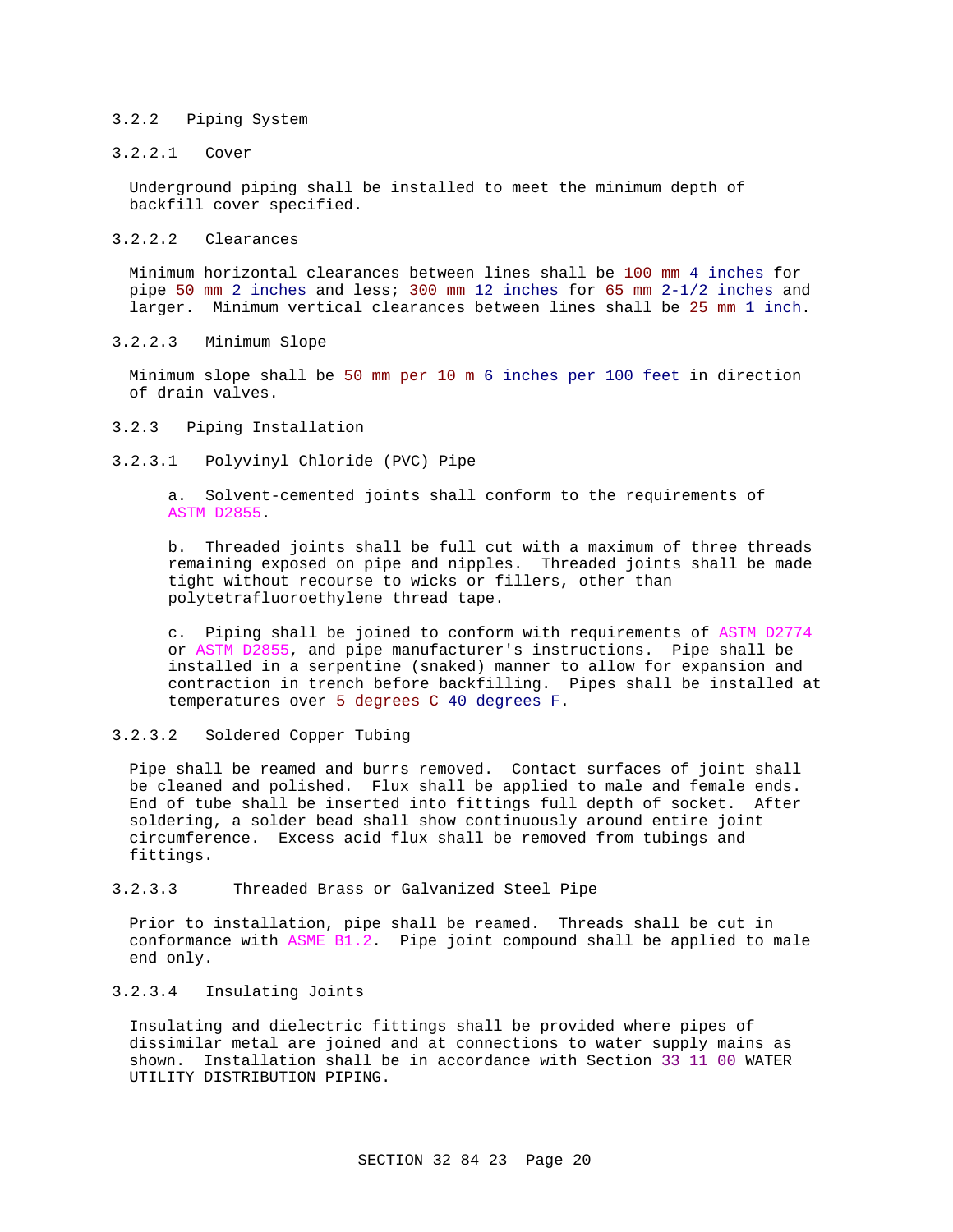#### 3.2.3.5 Grooved Mechanical Joints

Grooves shall be prepared according to the coupling manufacturer's instructions. Grooved fittings, couplings, and grooving tools shall be products of the same manufacturer. Pipe and groove dimensions shall comply with the tolerances specified by the coupling manufacturer. The diameter of grooves made in the field shall be measured using a "go/no-go" gauge, vernier or dial caliper, narrow-land micrometer, or other method specifically approved by the coupling manufacturer for the intended application. Grove width and dimension of groove from end of pipe shall be measured and recorded for each change in grooving tool setup to verify compliance with the coupling manufacturer's tolerances. Grooved joints shall not be used in concealed locations.

#### 3.2.4 Installation of Valves

3.2.4.1 Manual Valves

Valves shall be installed in a valve box extending from grade to below valve body, with a minimum of 100 mm 4 inches cover measured from finish grade to top of valve stem.

3.2.4.2 Automatic Valves

Valve shall be set plumb in a valve box extending from grade to below valve body, with minimum of 100 mm 4 inch cover measured from grade to top of valve. Automatic valves shall be installed beside sprinkler heads with a valve box.

#### 3.2.4.3 Drain Valves

Entire system shall be manually or automatically drainable. Low points of system shall be equipped with drain valve draining into an excavation containing 0.03 cubic meter 1 cubic foot gravel. Gravel shall be covered with building paper then backfilled with excavated material and 150 mm 6 inches of topsoil.

3.2.5 Sprinklers and Quick Coupling Valves

Sprinklers and valves shall be installed plumb and level with terrain.

- 3.2.6 Installation of Drip Irrigation System
- 3.2.6.1 Emitter Hose

Emitter laterals shall be buried  $[150]$  [\_\_\_\_\_] mm  $[6]$  [\_\_\_\_] inches deep. Connections shall be solvent welded in accordance with manufacturer's recommendation to standard weight Schedule 40 PVC fittings and bushings. Hose shall be installed in a serpentine manner. When cutting hose, shearing tool such as a pipe cutter, knife, or shears shall be used. Manufacturer's recommended tool and procedures when punching hose for emitters shall be followed.

#### 3.2.6.2 Emitter Heads

**\*\*\*\*\*\*\*\*\*\*\*\*\*\*\*\*\*\*\*\*\*\*\*\*\*\*\*\*\*\*\*\*\*\*\*\*\*\*\*\*\*\*\*\*\*\*\*\*\*\*\*\*\*\*\*\*\*\*\*\*\*\*\*\*\*\*\*\*\*\*\*\*\*\* NOTE: Installation of water emission points of drip irrigation system above soil surface aids visual checking of system for proper operation and reduces**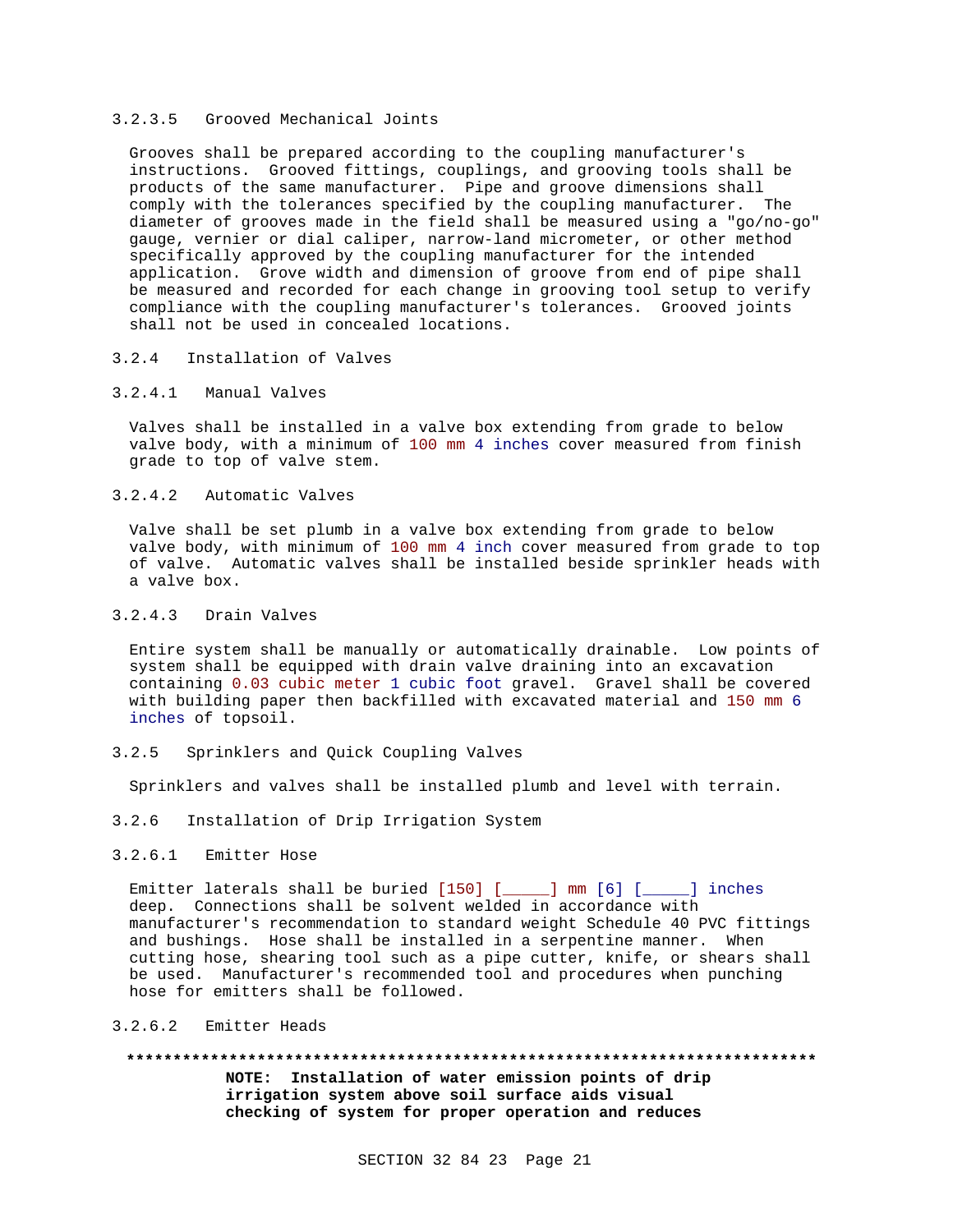#### system clogging caused by root intrusion.

Emitters shall be installed in a plastic emitter box. Emitter on a rigid PVC nipple shall be connected to PVC drip lateral with a tee or elbow. Tubing shall be attached to barbed fitting and daylight distribution tubing at root ball secured with stake, with bug cap at end of secured distribution tubing. After installing emitters and before operating system, end of drip lateral shall be opened and flushed clean. The number of emitters on a line shall not exceed manufacturer's recommendations for that hose or distribution tubing size and length.

#### $3.2.6.3$ Tubing Stakes

Main irrigation line shall be secured with stakes where line is aboveground. Stakes shall be spaced to ensure that hose does not shift location in presence of foot traffic, operations, gravity on slope installations, or environmental effects. Discharge of the emitter distribution tubing shall be staked to ensure that discharge point of emitter will be maintained at specified position in relation to plant material to be irrigated.

#### $3.2.7$ Backflow Preventers

Backflow preventer shall be installed in new connection to existing water distribution system, between connection and control valves. Backflow preventer shall be installed with concrete pads.

#### 3.2.7.1 Pressure Type Vacuum Breaker

### NOTE: Install device in an accessible location to facilitate inspection and servicing. Device can be installed on main line to irrigation system upstream of shut-off valves (valves may be located downstream from device).

Pressure type vacuum breaker shall be installed 300 mm 12 inches above highest head.

### 3.2.7.2 Reduced Pressure Type

NOTE: Install device in an accessible location to facilitate inspection and servicing. To prevent freezing locate device inside a building and pipe the relief valve port through an air gap to a drain. Install the device 300 mm 12 inches, minimum, above grade. 

Pipe lines shall be flushed prior to installing reduced pressure device; device shall be protected by a strainer located upstream. Device shall not be installed in pits or where any part of device could become submerged in standing water.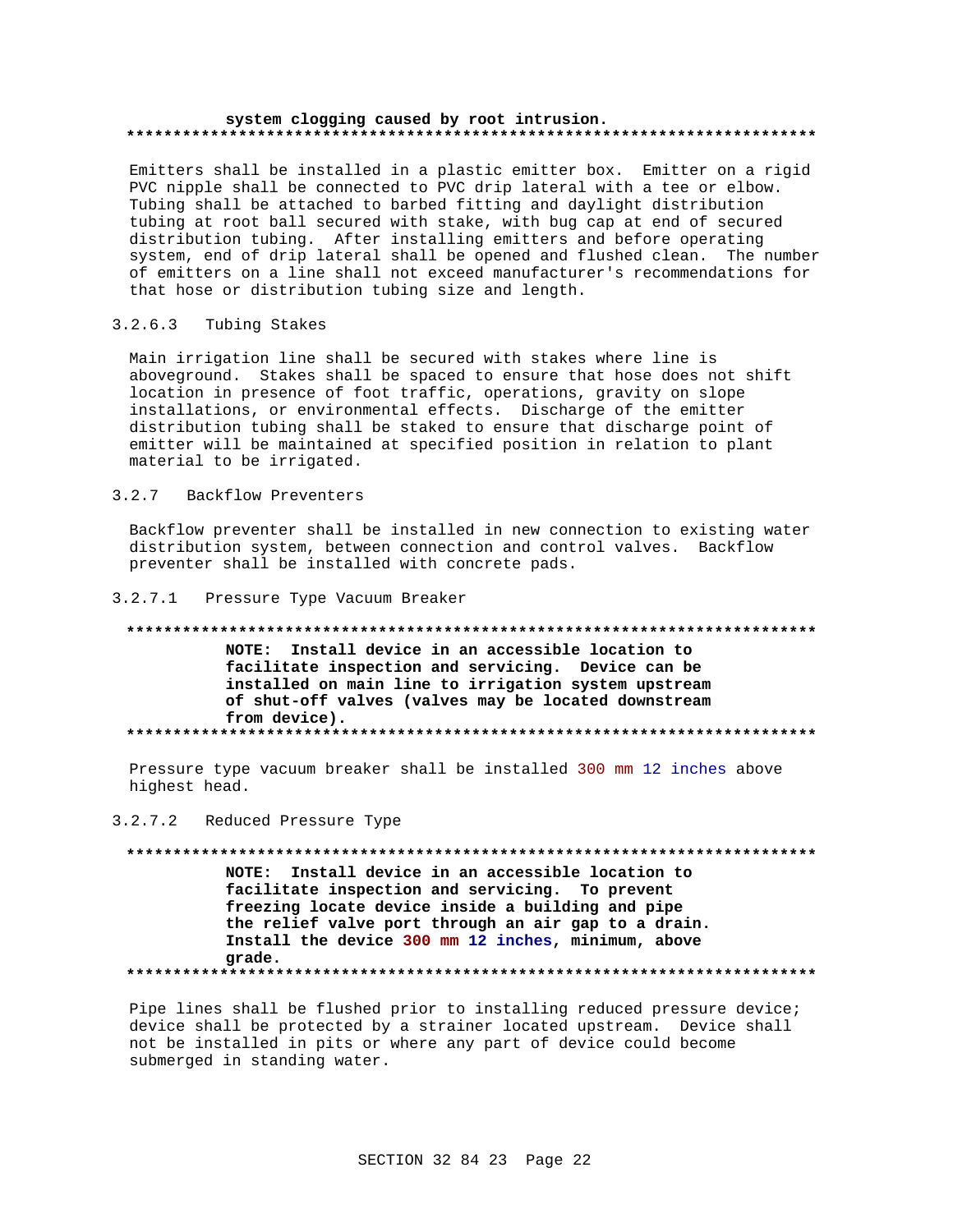#### 3.2.8 Control Wire and Conduit

3.2.8.1 Wires

Low voltage wires may be buried beside pipe in same trench. Rigid conduit shall be provided where wires run under paving. Wires shall be number tagged at key locations along main to facilitate service. One control circuit shall be provided for each zone and a circuit to control sprinkler system.

3.2.8.2 Loops

A 300 mm 12 inch loop of wire shall be provided at each valve where controls are connected.

3.2.8.3 Expansion and Contraction

Multiple tubes or wires shall be bundled and taped together at [3] [6] m [10] [20] foot intervals with 300 mm 12 inch loop for expansion and contraction.

3.2.8.4 Splices

Electrical splices shall be waterproof.

3.2.9 Automatic Controller

Exact field location of controllers shall be determined before installation. Coordinate the electrical service to these locations. Install in accordance with manufacturer's recommendations and NFPA 70.

3.2.10 Thrust Blocks

### **\*\*\*\*\*\*\*\*\*\*\*\*\*\*\*\*\*\*\*\*\*\*\*\*\*\*\*\*\*\*\*\*\*\*\*\*\*\*\*\*\*\*\*\*\*\*\*\*\*\*\*\*\*\*\*\*\*\*\*\*\*\*\*\*\*\*\*\*\*\*\*\*\*\* NOTE: Install thrust blocks at bends, tee plugs, and valves of 80 mm 3 inch minimum pipe size. \*\*\*\*\*\*\*\*\*\*\*\*\*\*\*\*\*\*\*\*\*\*\*\*\*\*\*\*\*\*\*\*\*\*\*\*\*\*\*\*\*\*\*\*\*\*\*\*\*\*\*\*\*\*\*\*\*\*\*\*\*\*\*\*\*\*\*\*\*\*\*\*\*\***

Concrete shall be placed so that sides subject to thrust or load are against undisturbed earth, and valves and fittings are serviceable after concrete has set. Thrust blocks shall be as specified in Section 33 11 00 WATER UTILITY DISTRIBUTION PIPING.

3.2.11 Backfill

3.2.11.1 Minimum Cover

**\*\*\*\*\*\*\*\*\*\*\*\*\*\*\*\*\*\*\*\*\*\*\*\*\*\*\*\*\*\*\*\*\*\*\*\*\*\*\*\*\*\*\*\*\*\*\*\*\*\*\*\*\*\*\*\*\*\*\*\*\*\*\*\*\*\*\*\*\*\*\*\*\*\***

**NOTE: Depths of cover are 300 mm 12 inches for laterals and 450 mm 18 inches for mains in warm climate areas. Use 600 mm 24 inches for mains and laterals where piping can be drained in cold climate areas to protect pipe from frost. Consult local conditions in cold climates to protect against freezing of supply mains. \*\*\*\*\*\*\*\*\*\*\*\*\*\*\*\*\*\*\*\*\*\*\*\*\*\*\*\*\*\*\*\*\*\*\*\*\*\*\*\*\*\*\*\*\*\*\*\*\*\*\*\*\*\*\*\*\*\*\*\*\*\*\*\*\*\*\*\*\*\*\*\*\*\***

Depth of cover shall be [300] [600] [\_\_\_\_\_] mm [12] [24] [\_\_\_\_\_] inches for 32 mm 1-1/4 inch pipe or smaller; [300] [450] [600] [\_\_\_\_\_] mm [12] [18]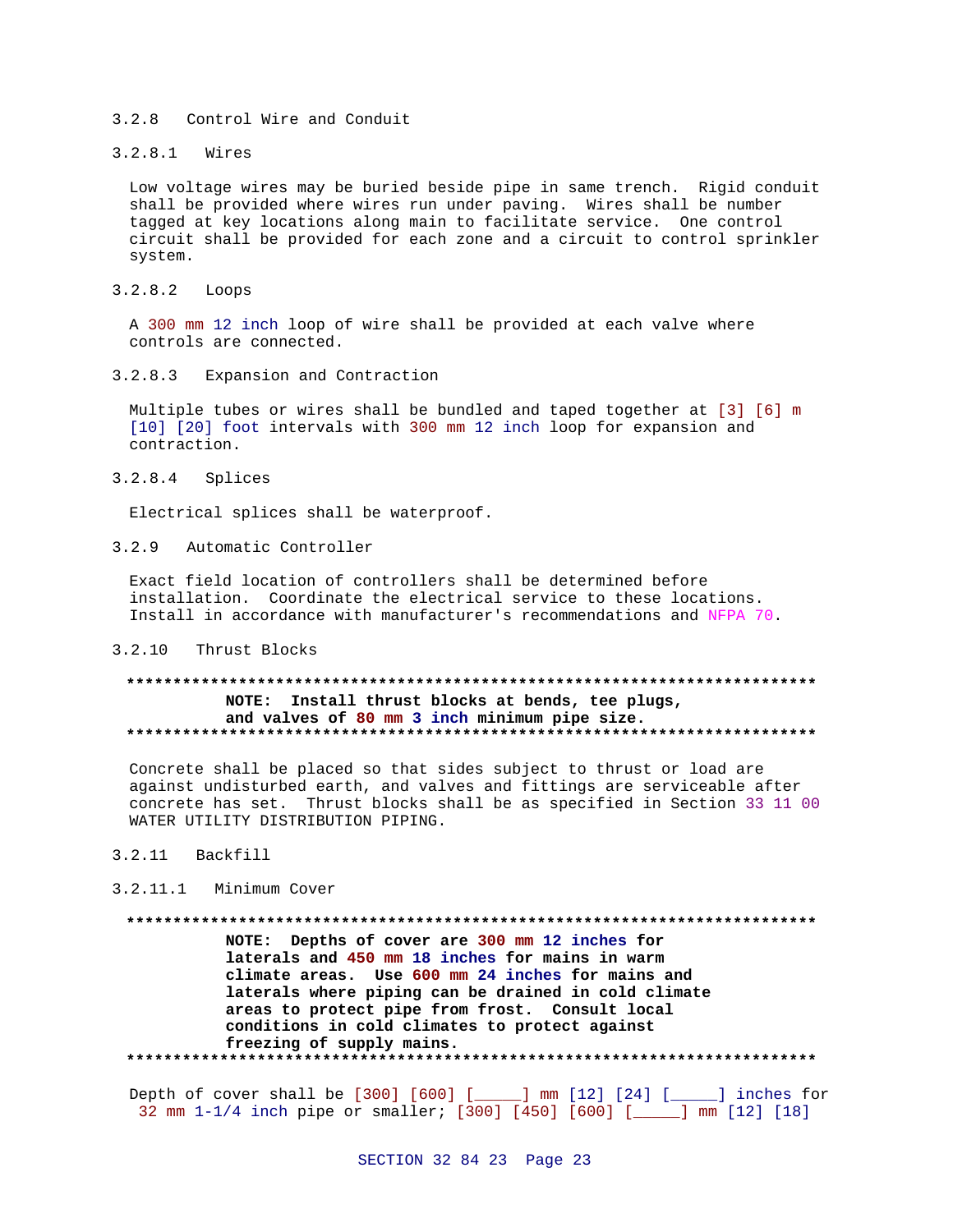$[24]$  [  $\cdots$  ] inches for 40 to 50 mm 1-1/2 to 2 inch pipe; [450] [600] [\_\_\_\_\_] mm [18] [24] [\_\_\_\_] inches for 65 mm 2-1/2 inch pipe or larger; [1000] [\_\_\_\_\_] mm [36] [\_\_\_\_\_] inches for pipes under traffic loads, farm operations, and freezing temperatures; and [300] [450] mm [12] [18] inches for low-voltage wires. Remainder of trench or pipe cover shall be filled to within 80 mm 3 inches of top with excavated soil, and compact soil with plate hand-held compactors to same density as undisturbed adjacent soil.

#### 3.2.11.2 Restoration

### **\*\*\*\*\*\*\*\*\*\*\*\*\*\*\*\*\*\*\*\*\*\*\*\*\*\*\*\*\*\*\*\*\*\*\*\*\*\*\*\*\*\*\*\*\*\*\*\*\*\*\*\*\*\*\*\*\*\*\*\*\*\*\*\*\*\*\*\*\*\*\*\*\*\* NOTE: Insert the section number and title for the restoration of pavements. \*\*\*\*\*\*\*\*\*\*\*\*\*\*\*\*\*\*\*\*\*\*\*\*\*\*\*\*\*\*\*\*\*\*\*\*\*\*\*\*\*\*\*\*\*\*\*\*\*\*\*\*\*\*\*\*\*\*\*\*\*\*\*\*\*\*\*\*\*\*\*\*\*\***

Top 80 mm 3 inches shall be filled with topsoil and compacted with same density as surrounding soil. Lawns and plants shall be restored in accordance with Sections 32 92 19 SEEDING, 32 92 23 SODDING, 32 92 26 SPRIGGING, and Section 32 93 00 EXTERIOR PLANTS. Pavements shall be restored in accordance with Section [\_\_\_\_\_].

#### 3.2.12 Adjustment

After grading, seeding, and rolling of planted areas, sprinkler heads shall be adjusted flush with finished grade. Adjustments shall be made by providing new nipples of proper length or by use of heads having an approved device, integral with head, which will permit adjustment in height of head without changing piping.

#### 3.2.13 Disinfection

Sprinkler system fed from a potable water system shall be disinfected upstream of backflow preventer in accordance with Section 33 11 00 WATER UTILITY DISTRIBUTION PIPING.

### 3.2.14 Cleaning of Piping

Prior to the hydrostatic and operation tests, the interior of the pipe shall be flushed with clean water until pipe is free of all foreign materials. Flushing and cleaning out of system pipe, valves, and components shall not be considered completed until witnessed and accepted by Contracting Officer.

### 3.3 FRAMED INSTRUCTIONS

Post framed instructions, containing wiring and control diagrams under glass or in laminated plastic, where directed. Condensed operating instructions, prepared in typed form, shall be framed as specified above and posted beside the diagrams. Post the framed instructions before acceptance testing of the system. Submit labels, signs, and templates of operating instructions that are required to be mounted or installed on or near the product for normal, safe operation. After as-built drawings are approved by Contracting Officer, prepare controller charts and programming schedule. One chart for each controller shall be supplied. Chart shall be a reduced drawing of actual as-built system that will fit the maximum dimensions inside controller housing. Black line print for chart and a different pastel or transparent color shall indicate each station area of coverage. After chart is completed and approved for final acceptance, chart shall be sealed between two 0.505 mm 20 mil pieces of clear plastic.